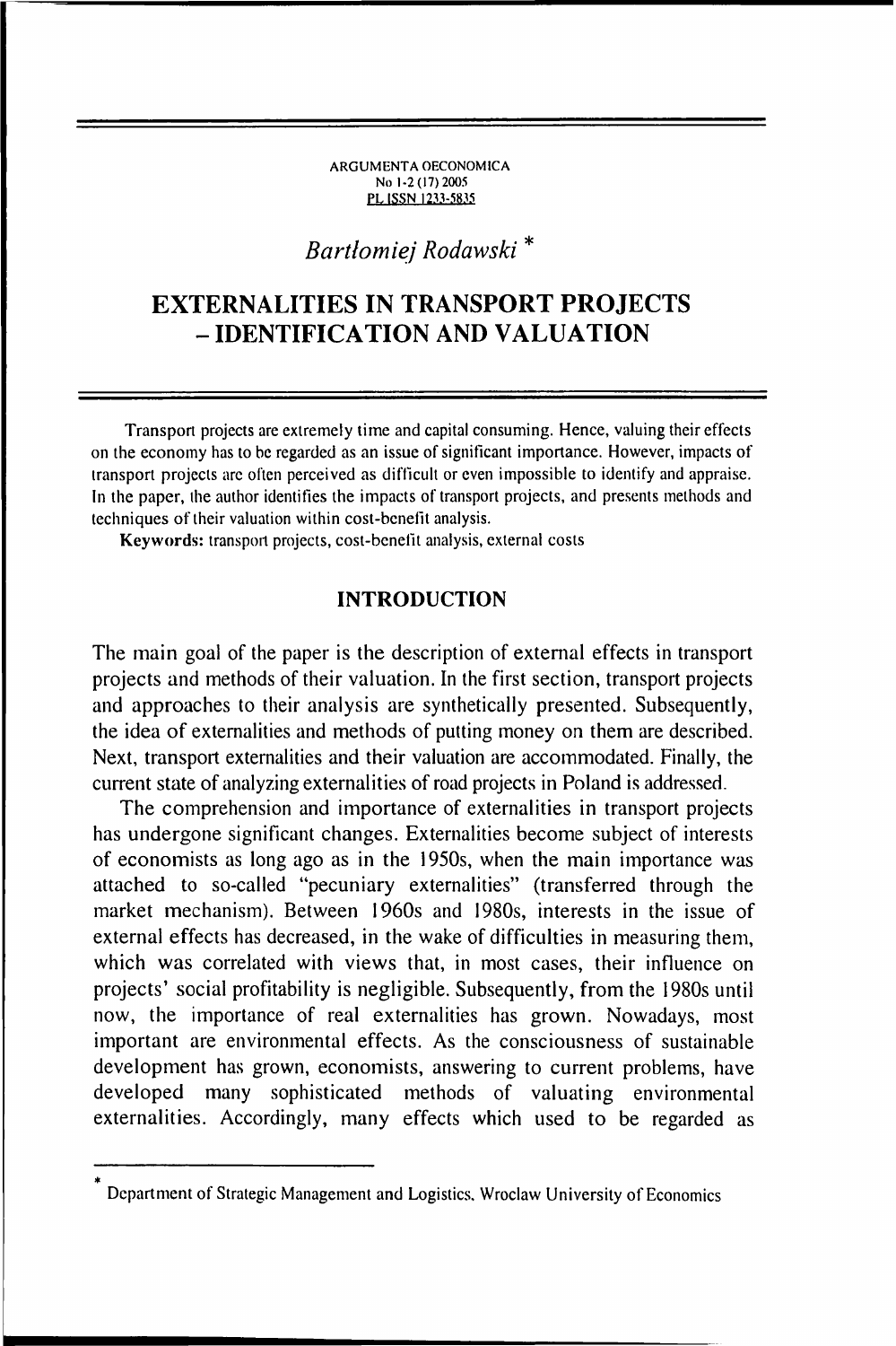impossible to evaluate have become quantifiable. However, still not all effects are really measurable. In such cases cost effectiveness or multicriteria analysis should be conducted.

### 1. TRANSPORT PROJECTS AND THEIR VALUATION

Transport projects can be divided into those which provide transport services (usually on a commercial basis, i.e. people are charged for projects' outputs), and infrastructure projects (in most cases delivered free of charge). The latter constitutes a crucial and is the most costly component of any transport system (Potts 2002, p. 181).

Transport projects are intended to improve the economic and social welfare of people. Their main objective is the development of the transport system, and consequently a reduction of the time and energy spent on  $-$  and thus the cost of - travel and the transport of goods. In other words, transport projects lead to improvement of people's access to resources, other people, goods, opportunities, markets and services. Thus, an efficient and effective transport system is regarded as a precondition of economic growth (Seddon 2002, p. 1).

However, next to their direct positive effects, transport projects cause negative consequences to the users, as well as non-users. New infrastructure projects can induce, for instance, development in regions lagging behind, but on the other hand, the same project can impinge on people's health and harm the natural environment in the region.

Before embarking on implementing specific transport project(s), surveys and analysis should be conducted. First, a national survey, whereby the overall country's transportation needs are established. Second, a detailed survey of the existing transport systems and policies, in order to identify existing shortcomings and the desired set of complementing projects. Eventually, an analysis of a specific single project or a few closely interrelated projects, to determine the most effective projects alternatives (Adler 1987, p. 6, 7).

There are three comprehensive methods of evaluating transport projects (Shiftan, De Jong, Simmonds, Hakkert, Ben-Akiva 2001, p. 3):

• Cost-benefit analysis (CBA) – project's costs and benefits are expressed in monetary terms to establish which project alternative is most profitable from an investor's (financial CBA) or society's (economic CBA) point of view;

• Cost effectiveness analysis (CEA) – the costs of the project are valued in money, while benefits are stated in their natural measures; consequently,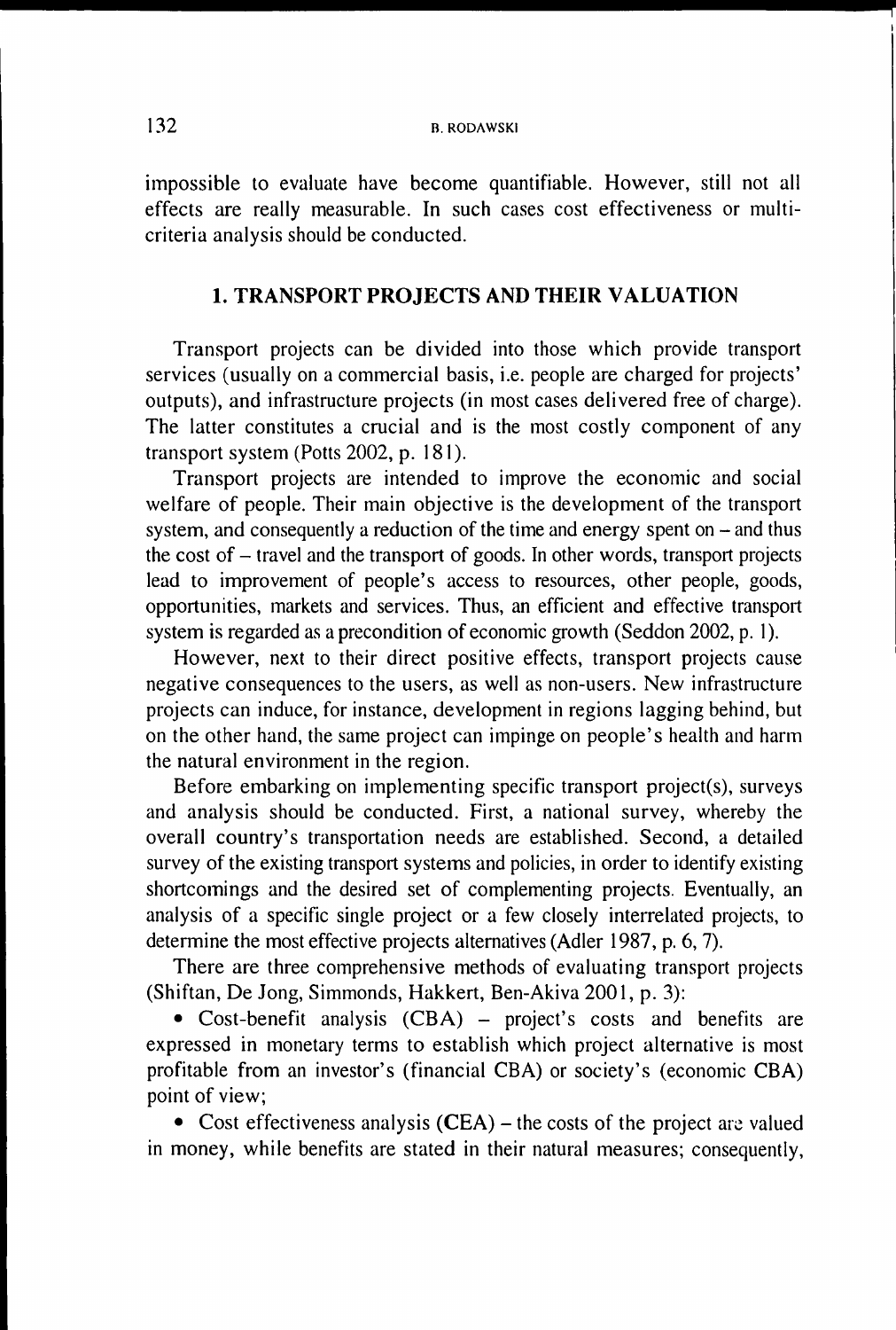the project alternatives that minimize costs guaranteeing the same benefits, or maximizing the effect generating the same costs are chosen.

• Multicriteria analysis (MCA) – costs and benefits are expressed in various dimensions, next, weights to these dimensions are assigned, and the alternative which gets the highest weighted mark is chosen.

Further discussions apply to a cost-benefit analysis, whereby all the projects' costs and benefits are to be established and expressed in monetary terms. The identification and valuation of transport projects is a tricky task. Many transport project outputs are regarded as public goods, which are characterized by two main features: non-rivalry in consumption and nonexcludability in consumption (Perkins 1994, p. 272). Transport effects are also described as various, dispersed among a great number of different people, scattered across a large area and stretched in time. Moreover, as it is virtually impossible to exclude people from using public goods, it is difficult to charge for their utilization. Hence, there are no markets and consequently no market prices for many effects, generated by transport projects. Last but not least, owing to spatial and time dispersion, it is difficult to distinguish between the primary and external effects of the transport project. All this characteristics make it extremely difficult to precisely identify and quantify the external effects of transport.

### 2. EXTERNALITIES DEFINED

In many cases, an investment project affects not only those who directly acquire its outputs or supply its inputs. The influence of projects often spreads over various economic agents, causing positive or negative effects to them, which is not accompanied by proper charges or compensations, respectively. These indirect (secondary, external, spillover, neighborhood) effects are called externalities and are taken into account while analyzing project profitability from society's point of view.

Various definitions of externalities have been perceived. This may cause some confusion as it comes to understanding and consequently identification of externalities. Therefore, a set of definitions is presented below.

The issue of externalities was addressed by welfare economists as long ago as in the beginning of the twentieth century. Pigou, for instance, defines externalities as a "difference between marginal private and social net product", explaining that "the source of the general divergences between values of marginal social and marginal private net product [...] is the fact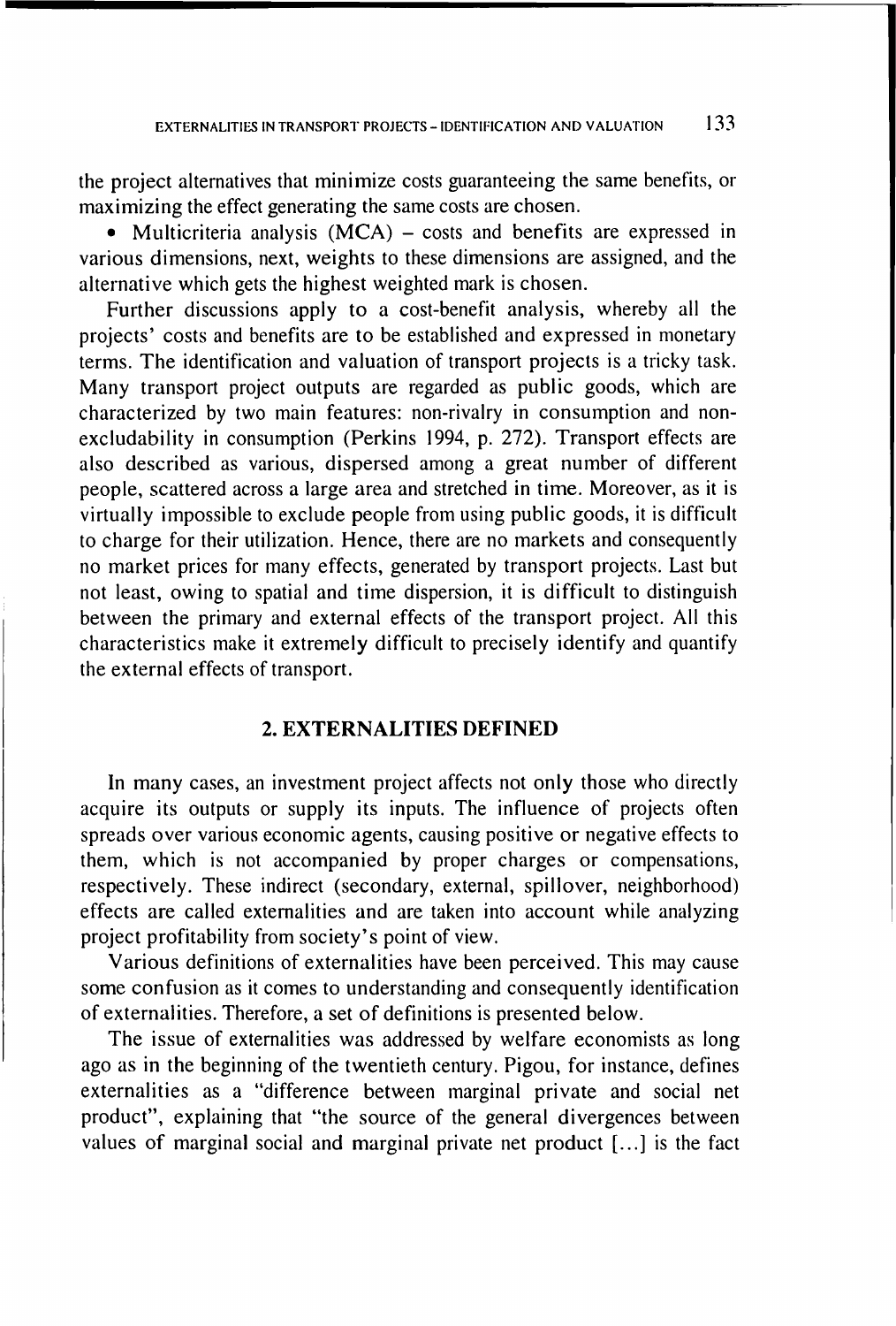that in some occupations, a part of the product of unit resources consists of something, which instead of being sold by the investor, is transferred, without gain or loss to him, for the benefit or damage to people." (Pigou 1929, p. 176).

According to Mcadc, external economies (diseconomies) exist where "what is done in one industry reacts upon the conditions of production in the other industry in some way other than through the possible effect upon prices of the products or of the factors in that other industry" (Meade 1952).

(1)  $x_1 = F_1(l_1,c_1; l_2,c_2,x_2)$ (2)  $x_2 = F_2(l_2, c_2; l_1, c_1, x_1)$ 

where:

 $F_1, F_2$  – production functions of firms operating in industries 1 and 2, respectively  $x_1, x_2$  - outputs of industries 1, 2, respectively  $1_1, 1_2, c_1, c_2$  – production factors in both industries

The above definitions place an emphasis on the divergence between the marketed and nonmarketed effects of the project. The latter are regarded as externalities. To put it another way, those resources used (produced) by a project, for which an investor does not pay (appropriates benefits) stand for externalities. This point of view is based on static'by its nature equilibrium theory, according to which every economic influence of an agent (agents) on other agent's (agents') welfare is realized through market mechanism. However, if next to the market mechanism, there is direct, non-market interdependence among economic agents, the latter causes a divergence between social and private benefits, and consequently, is called an externality.

A broader concept of externalities has emerged on the basis of the theory of industrialization in underdeveloped countries, and the problem of allocating scarce resources among investment opportunities. This approach does not confine externalities to direct non-market interdependencies, but complete it with interdependencies occurring among economic agents within a market mechanism. These effects are reflected by price/demand changes imposed by the implemented investment project. In other words, a large scale project (in relation to market size) causes a price increase of its inputs and/or decrease of its output, creating effects called supplier's and customer's surplus, respectively.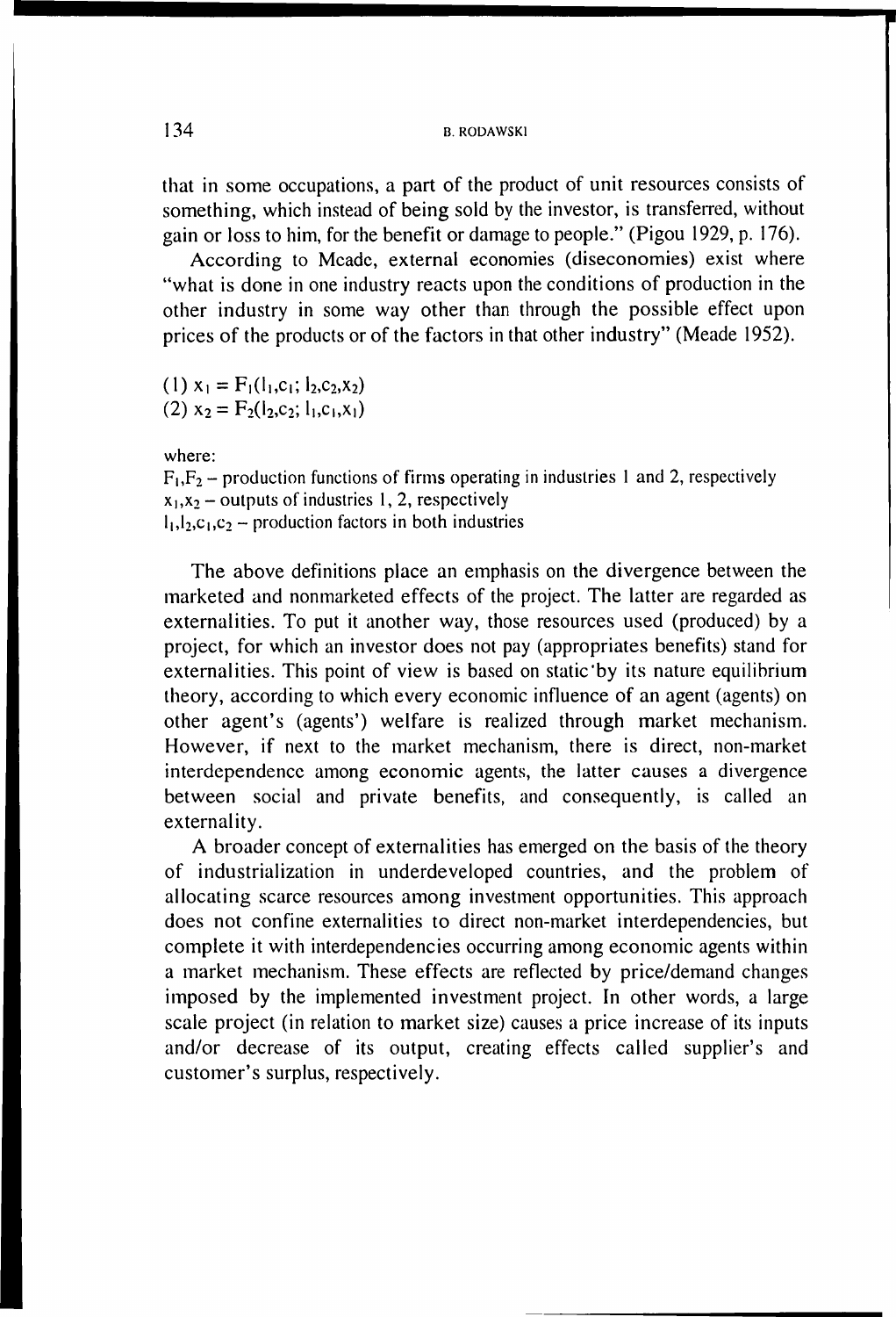Such a broad approach is reflected by Sitovsky, according to whom ..external economies are invoked whenever the profits of one producer are affected by the actions of the other producers" (Sitovsky 1954).

(3)  $P_1 = G(x_1, l_1, c_1; x_2, l_2, c_2)$ , (4)  $P_1 = G(x_2, l_2, c_2; x_1, l_1, c_1)$ 

where:

 $P_1$ ,  $P_2$  – profits of firms 1 and 2, respectively  $x_1, l_1, c_1$ ;  $x_2, l_2, c_2$  - outputs and production factors of firms 1 and 2

Next to the presented mainstream definitions, some other perspectives of perceiving externalities have been proposed. These definitions, although rather narrow, put an emphasis on different aspects of externalities, facilitating a better understanding of the term.

Long proposes the following definitions of secondary effects (Long 1968, p. 3):

1. "primary benefit is the value of the immediate product or service resulting from the project, while indirect benefits are values added by incurring secondary costs in activities stemming from or induced by the project;

2. those intangible non-marketed, and non-quantifiable benefits of a social, political or military character;

3. those which accrue to other than users of the project."

In the first definition, direct effects are those that lead to the main objective achievement, i.e. production or national income generation. All outputs that do not add to this goal should be regarded as externalities. Put more generally, externalities are effects that do not contribute to the main goal of a project. The second definition presents the characteristics of externalities. According to it, the secondary effects are non-marketed social, political or military goods, that are non-quantifiable, i.e. impossible to be measured directly in monetary terms. In the third definition external effects are perceived as effects that accrue not to the users of the project but to other people or institutions.

Contemporarily, the comprehensive concept of externalities prevails. For example, according to Steward and Ghani, "externalities exist where the utility function of consumers or the production function of producers are affected not only by their market activities but also by the activities of other economic agents<sup>"</sup> (Steward, Ghani 1991, p. 569).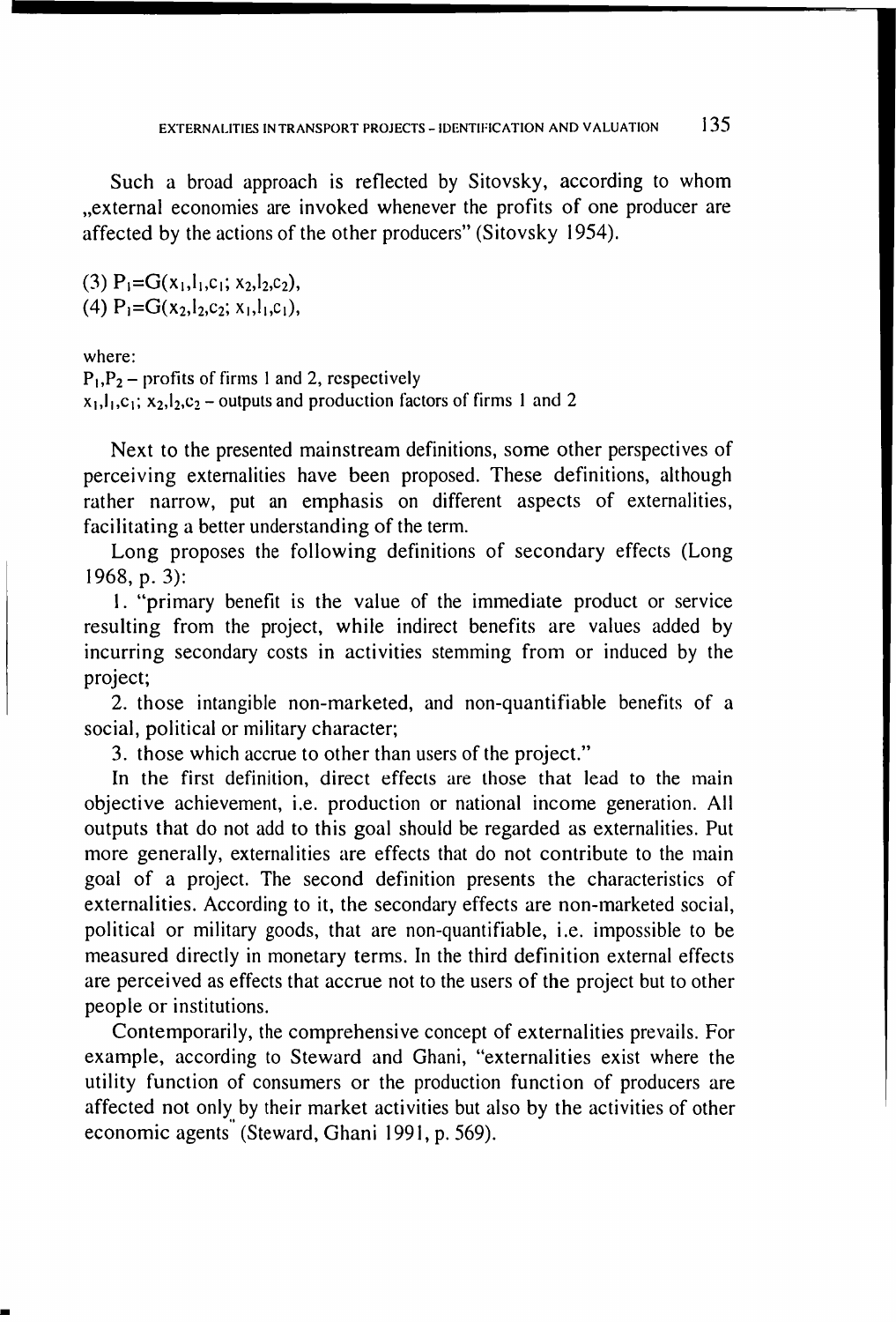(5)  $u_i = f(x_1, x_2, \ldots, x_n, e_1, e_2, \ldots, e_n),$ (6)  $p_i = f(y_1, y_2, \ldots, y_n, e_1, e_2, \ldots, e_n),$ 

where:

 $u_i$  – utility function of i<sup>th</sup> consumer  $p_i$  – utility function of i<sup>th</sup> producer  $x_1, x_2, \ldots, x_n$  – purchases of goods and services by the costumer  $y_1, y_2, \ldots, y_n$  – purchases of inputs by the producer  $e_1, e_2, \ldots e_n$  – externalities, that take the form of nonmarket effects or of effects mediated through the market, affecting consumption, production conditions as it comes to prices, availability and quantities.

On the basis of the listed definitions it can be assumed that a project creates externalities if it affects economic agents, positively or negatively, and these effects are not reflected as project's direct costs or benefits, respectively. Consequently, the incremental effects of the project from the private (investor's) point of view differ from the incremental economic effects, i.e. from society's point of view. There are two main types of such influence. First, project generates cost and benefits to economic agents (customers or other agents), but these gains and losses are not transferred through the market mechanism but through non-market relations between the project and its economic environment. Hence, these relations are not reflected in money transfers (gains or losses due to project itself). Second, the project influences trade conditions of other economic agents, that are reflected by price and demand changes. In other words, effects occur within the market mechanism although they are not (fully) reflected in the project's direct costs and benefits. The second group of external effects is especially plausible in case of a relatively large scale project, which usually affects:

• competitors, increasing competition and taking over a part of demand;

• suppliers, increasing demand and consequently prices for project's inputs - supplier's surplus;

• customers, increasing supply and simultaneously decreasing prices for project's outputs - customer's surplus.

Moreover, considering the fact that there are complementary goods and substitutes for virtually all goods, a large scale project may affect trade conditions of other agents, not necessarily its direct suppliers, customers and producers.

It should be emphasized that externalities spreading through a market mechanism and affecting the project's direct suppliers and customers are often described as backward and forward linkages, respectively. Linkage

136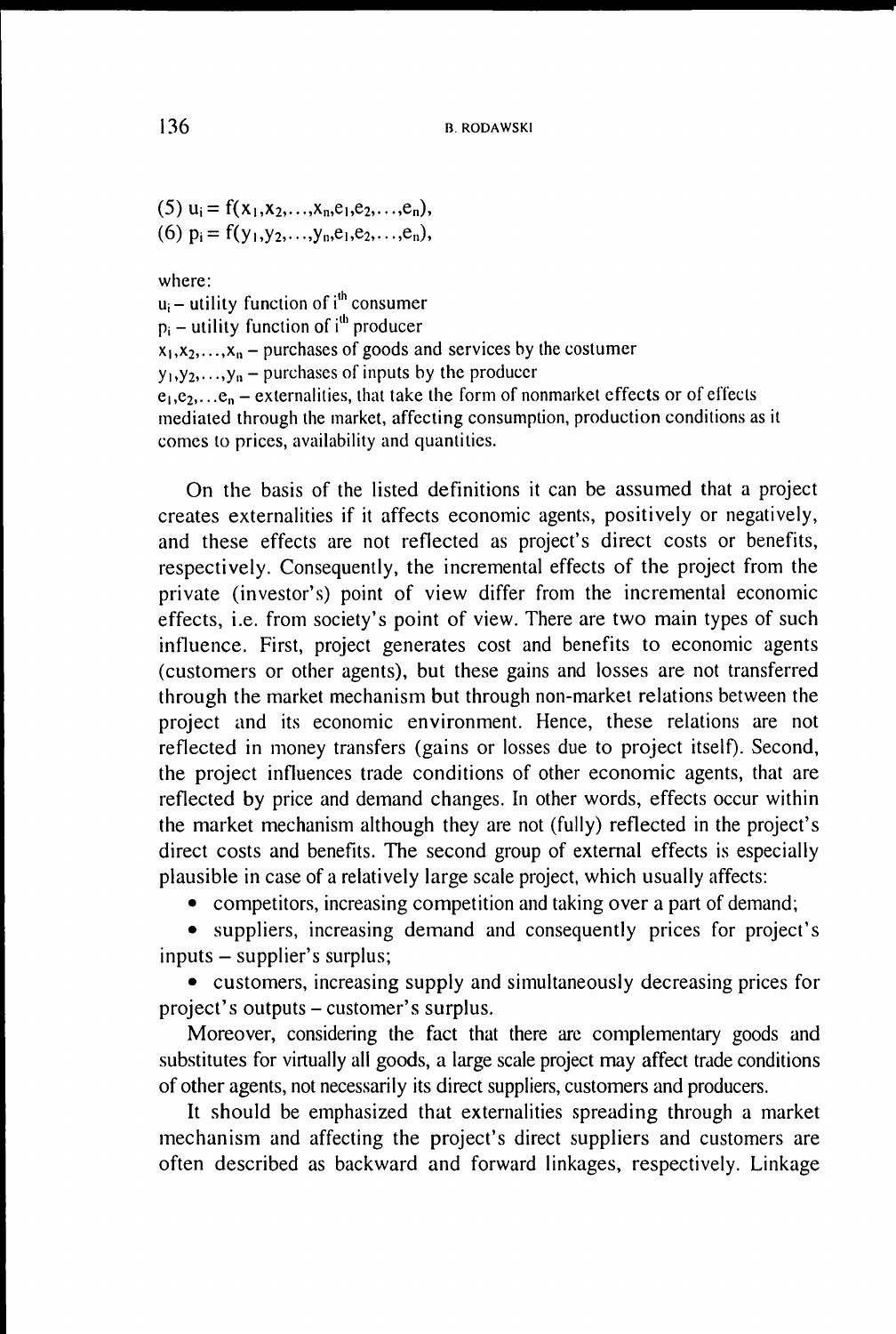effects are regarded to be important especially in the area of agro-industrial sectors. However, linkage effects are often regarded as a source of competitive advantage in various industrial as well as service sectors, which is reflected in new concepts of management, e.g. strategic alliances, supply chain management, or network organizations.

To assist identifying externalities, it is useful to break them down into various categories. Externalities fall into different types according to Steward, Ghani 1991; Buchanan, Stubbleine 1962, Cook, Mosley, Perkins 1994, p. 241-142:

1. nature of influence – as noted above, external effects can spread over other agents via non-market interrelations or throughout the price mechanism. In the former case, they are recognized as real or technical externalities and in the latter instance, financial or pecuniary externalities. Technical externalities can be further divided into two categories: static and dynamic. The former are not related to economic growth, and they mainly include environmental secondary effects. Dynamic externalities are related to economic growth, i.e. they influence the attitudes or the knowledge available to a subsequent generation of producers.

2. location of agents - both spatial and industrial locations. Externalities can affect nation, region, urban or rural areas; moreover, they can be scattered within a single industry, cluster of well defined industries, or among industries.

3. the nature of interacting agents - externalities can go in four main ways: between consumers, between producers, from producers to consumers and eventually, from consumers to producers;

4. the number of interacting agents - a single agent may affect another single agent, a small group of agents or even many agents. By analogy, an agent (agents) may be affected by one agent, a small group of agents or many agents.

5. possibility of negotiating – closely related to the number and location of agents - if the influenced agents and size of externalities are known, externalities can be negotiated, hence considered by investor (internalized). The larger area and longer time of externalities dispersion, the greater the likelihood that they will not be negotiated, and consequently taken into consideration by an investor;

6. the significance - if an externality is obvious and importantly affects other agents (their production or consumption functions) it is plausible that it will be negotiated and hence considered by an investor. In other cases a secondary effect will be regarded as negligible and accordingly ignored;

7. stage of product's processing - indirect effects can be created during the production, distribution or consumption process;

8. status of affected group  $-$  it is generally believed that externalities that affect the rich are higher valued than those affecting the poor.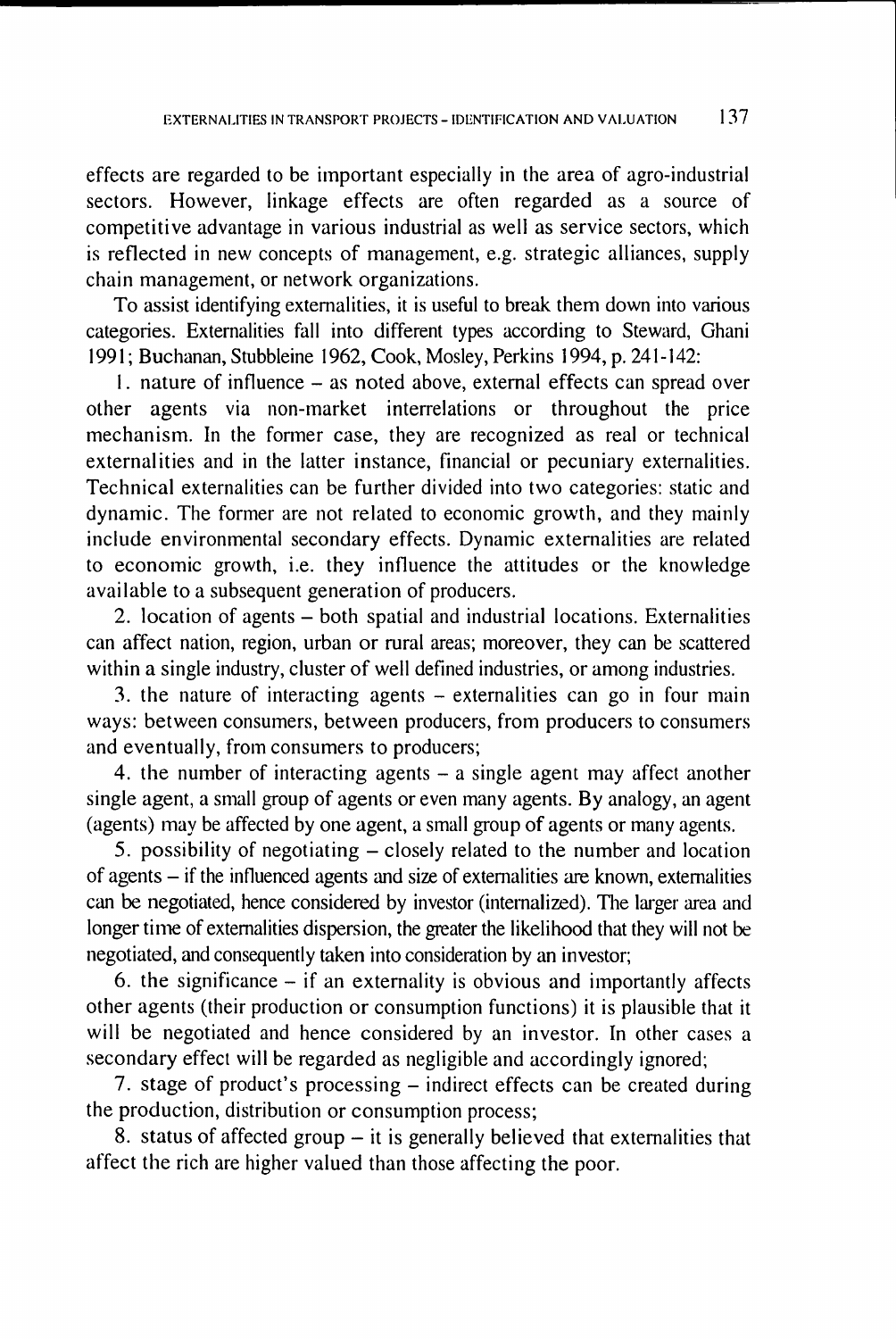### Table 1

# Examples of different types of externalities

| Classification                 | Type of externality       | <b>Example</b>                                                                                                                                                    |
|--------------------------------|---------------------------|-------------------------------------------------------------------------------------------------------------------------------------------------------------------|
| Nature of influence            | Static (technical)        | Air polluted by exhaust furnes produced by cars                                                                                                                   |
|                                | Dynamic (technical)       | Diffusion of knowledge between company<br>A and B due to movement of skilled<br>worker from technologically advanced<br>firm A to firm B lagging behind it        |
|                                | Pecuniary                 | New large scale infrastructure project<br>increases significantly demand for tarmac<br>and consequently its price, what positively<br>affects suppliers of tarmac |
| Location of agents             | Defined location          | Noise caused by motorway                                                                                                                                          |
|                                | Broad, undefined location | Greenhouse effects caused by exhaust fumes                                                                                                                        |
| Nature of agents               | Producer to customer      | Factory smoke affecting people living in<br>vicinity                                                                                                              |
|                                | Customer to customer      | Person smoking cigarette affecting non-<br>smoker                                                                                                                 |
|                                | Producer to producer      | Technology transfer, know-how transfer<br>from company A to company B                                                                                             |
| Number of agents               | One to one                | Person smoking cigarette affecting non-<br>smoker                                                                                                                 |
|                                | One to many               | Radiation effects of nuclear power stations                                                                                                                       |
|                                | Many to many              | Car pollution                                                                                                                                                     |
| Possibility of<br>negotiating  | Negotiated                | Building a new road that improves access<br>to a distant region depends on the<br>industrial and/or agricultural investments<br>in that region                    |
|                                | Non-negotiated            | Car pollution                                                                                                                                                     |
| Significance                   | Unimportant               | Effects of smoking cigarettes on others in<br>the past - regarded as a negligible                                                                                 |
|                                | Important                 | Effects on smoking cigarettes nowadays -<br>conceived as serious; accordingly,<br>smoking in public areas is usually banned                                       |
| Stage of product<br>processing | Production                | Road build within a dam project used by<br>farmers                                                                                                                |
|                                | Distribution              | Road surface deterioration caused by<br>heavy trucks transporting goods from<br>a new mine                                                                        |
|                                | Consumption               | Scenic view available during train journey                                                                                                                        |
| Status of affected group       | The rich                  | High value of scenic view deterioration<br>due to the motorway located next to the<br>area occupied by the rich                                                   |
|                                | The poor                  | Low value of scenic view deterioration<br>due to the motorway located next to the<br>area occupied by the poor                                                    |

Source: author's own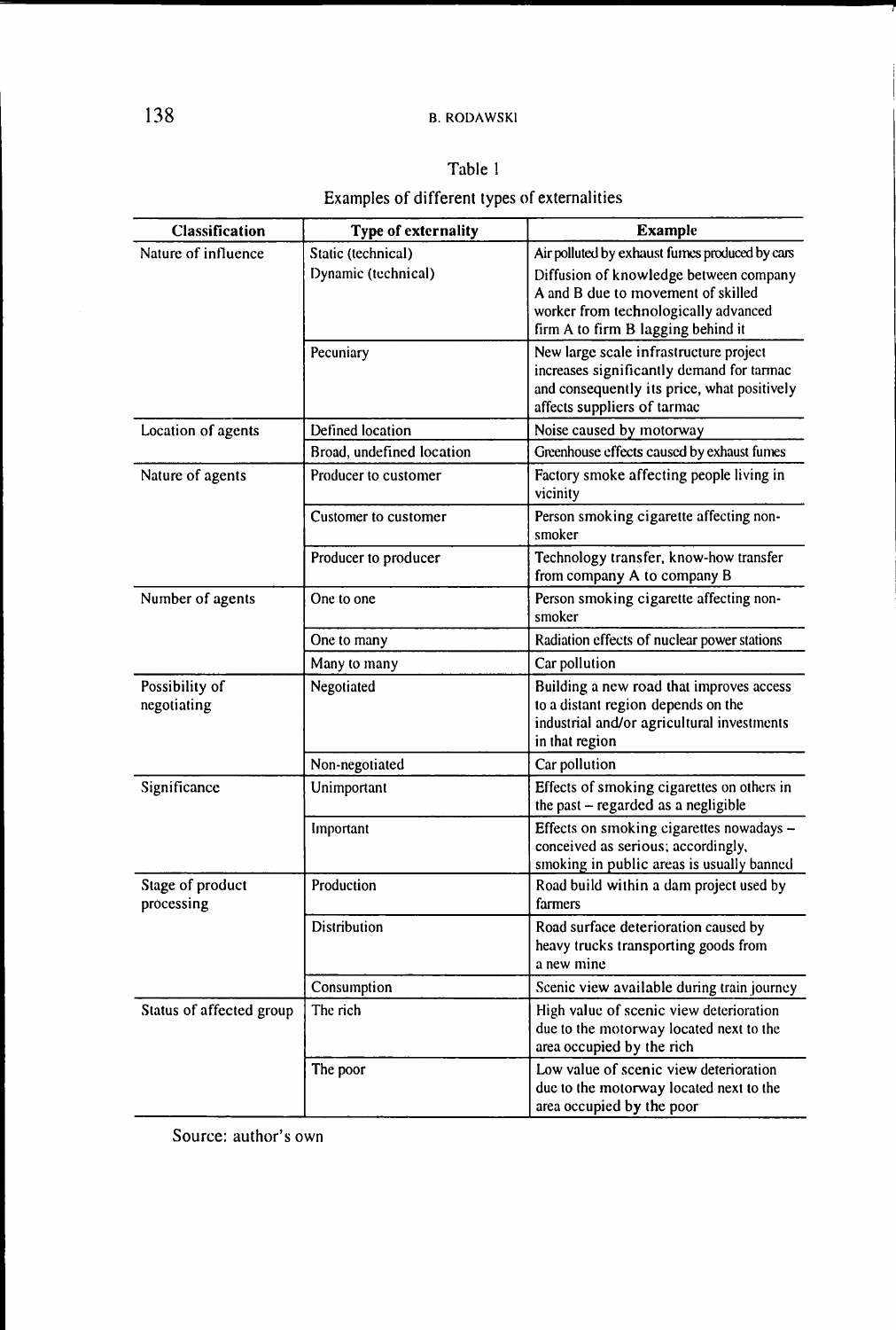It has been underlined in one of the presented above definitions that the external effects of investment projects are intangible non-marketed, and nonquantifiable. Accordingly, one of the most sound features of externalities is that they are hard to be measured and valued. Nonetheless, various methods of valuation, especially environmental effects, have been developed. It is useful to divide them into two broad categories: supply side approach and demand side approach. (Cambel, Brown 2003, p. 268-269; Perkins 1994, p. 245-257). The former approach is based on investigating the impact of externality on productivity or costs of economic agent(s). It is also perceived as a direct valuation method, since externalities are measured by means of observable market prices. In the latter approach, the value of externality is inferred from demand functions either from surrogate goods markets (observed customer preferences) or from hypothetical externalities markets (stated customer preferences). Hence, the second group of methods is also called indirect valuation methods.

Following supply side approach there are four methods:

a. productivity change approach – estimates productivity changes of other producers affected by the project, be it positive or negative (road installed for a dam project can have positive effect on local farmers' sales possibilities - the revenue increase is in that case the value of effect);

b. human capital approach  $-$  derivative of the above method; values the impact the project has on human health; it is assumed that the changes in human health affect his/her productivity and consequently, influence incomes he/she can get in the future (incomes lost due to hospitalization and rehabilitation after a road accident are regarded as costs incurred by the casualty).

In the case of environmental goods the above approaches are called dose/response method, and investigate the way and value the natural resource (change of its quality or availability) affects economic agents' productivity.

(7)  $X = f(C, L, I, Q_1, Q_2)$ 

where:  $X -$  output  $C -$  capital  $L -$ labour  $I - other$  inputs  $Q_1$ ,  $Q_2$  – natural resources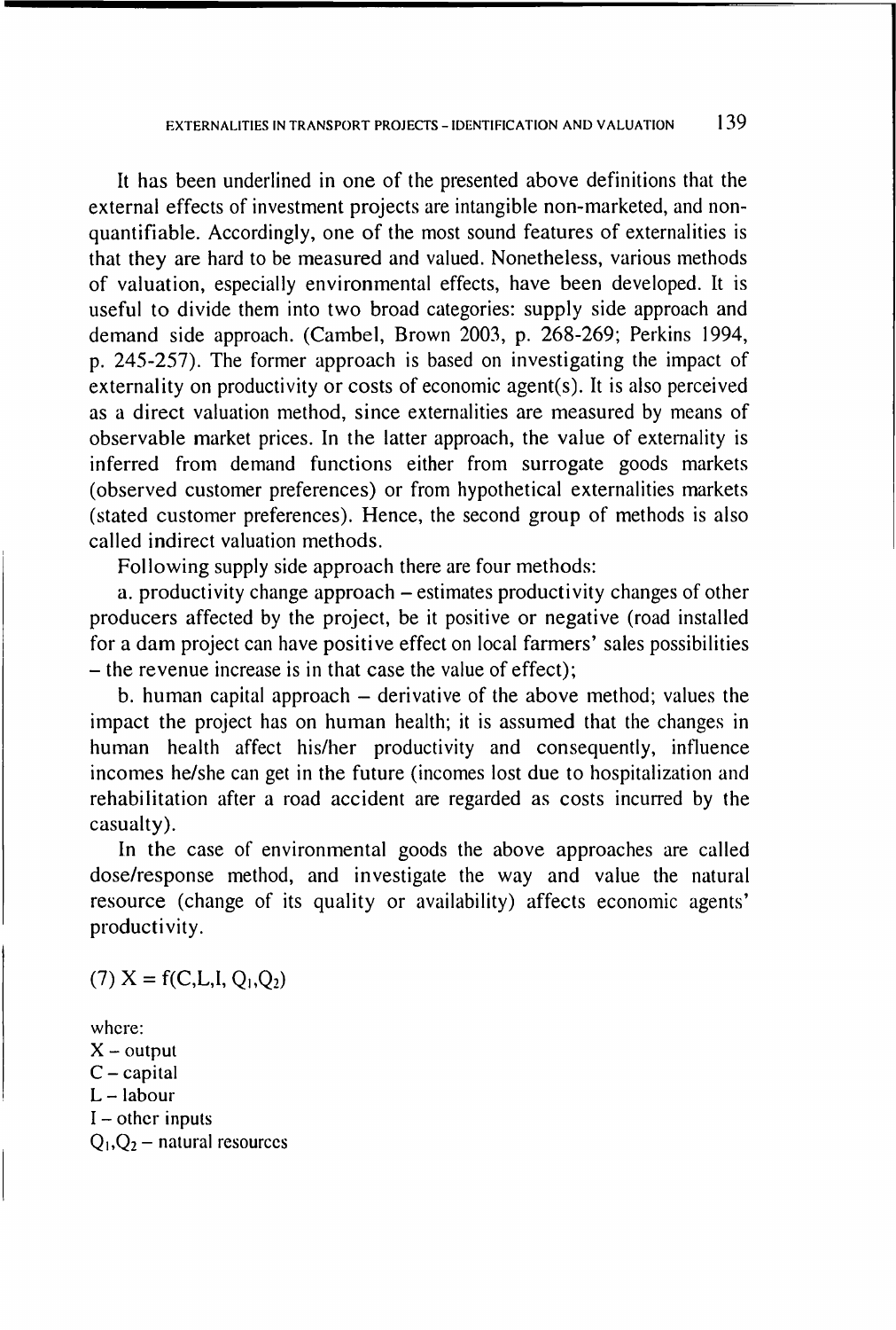c. Opportunity cost approach  $-$  estimates costs of mitigating or even omitting negative externality by changing project design or not implementing it (the cost of bypass while constructing a new road, to preserve a natural resource adjacent to the project);

d. Preventive or replacement expenditure approach – values the costs that people afflicted by a project incur to mitigate or replace damage caused by that project (costs of installing double-glazing to avoid noise caused by a new motorway);

The demand side methods are as follows:

a. Observed customer preference (surrogate goods markets)

• hedonic pricing – comparing prices of goods (e.g. land) for which externality in question is the attribute (e.g. scenic view). The difference between prices of surrogate goods, caused by externality is regarded as a value of the latter.

(8)  $Z^A = (z_1^A, z_2^A, z_3^A, ..., z_{n-1}^A, z_n^A)$ (9)  $Z^{B} = (z_1^{B}, z_2^{B}, z_3^{B}, ..., z_{n-1}^{B}, z_n^{B})$ (10)  $P^A = f(Z^A) \neq P^B = f(Z^B)$ 

where:

 $Z<sup>A</sup>$  – vector of land A attributes

 $Z^B$  – vector of land B attributes

 $P^{A}$ ,  $P^{B}$  – price of land A and land B, respectively

 $f(Z<sup>A</sup>)$  – equilibrium price of land A, the function of land A attributes

 $f(Z^B)$  – equilibrium price of land B, the function of land B attributes

• travel cost method – uses as a measure of non-marketed good travel costs that people are willing to incur to get to that good (e.g. recreational fishing, scenic view); these costs include mainly: vehicle operating cost, fees and time.

• random utility method – modified travel cost method; assumption that dem and is conscious is relaxed here, it is presumed that each time an individual makes a decision about consuming a certain kind of non-marketed good, he/she chooses from a bulk of available substitutes, hence, the probability that the person will choose a specific good is lower than one;

b. stated customer preference – the contingent valuation method – consists in asking people directly what value they put on certain non-marketed goods.

## 3. COST AND BENEFITS OF TRANSPORT PROJECTS

One can raise the question whether identifying and valuating externalities is worth doing. There are ambiguities with defining externalities, moreover,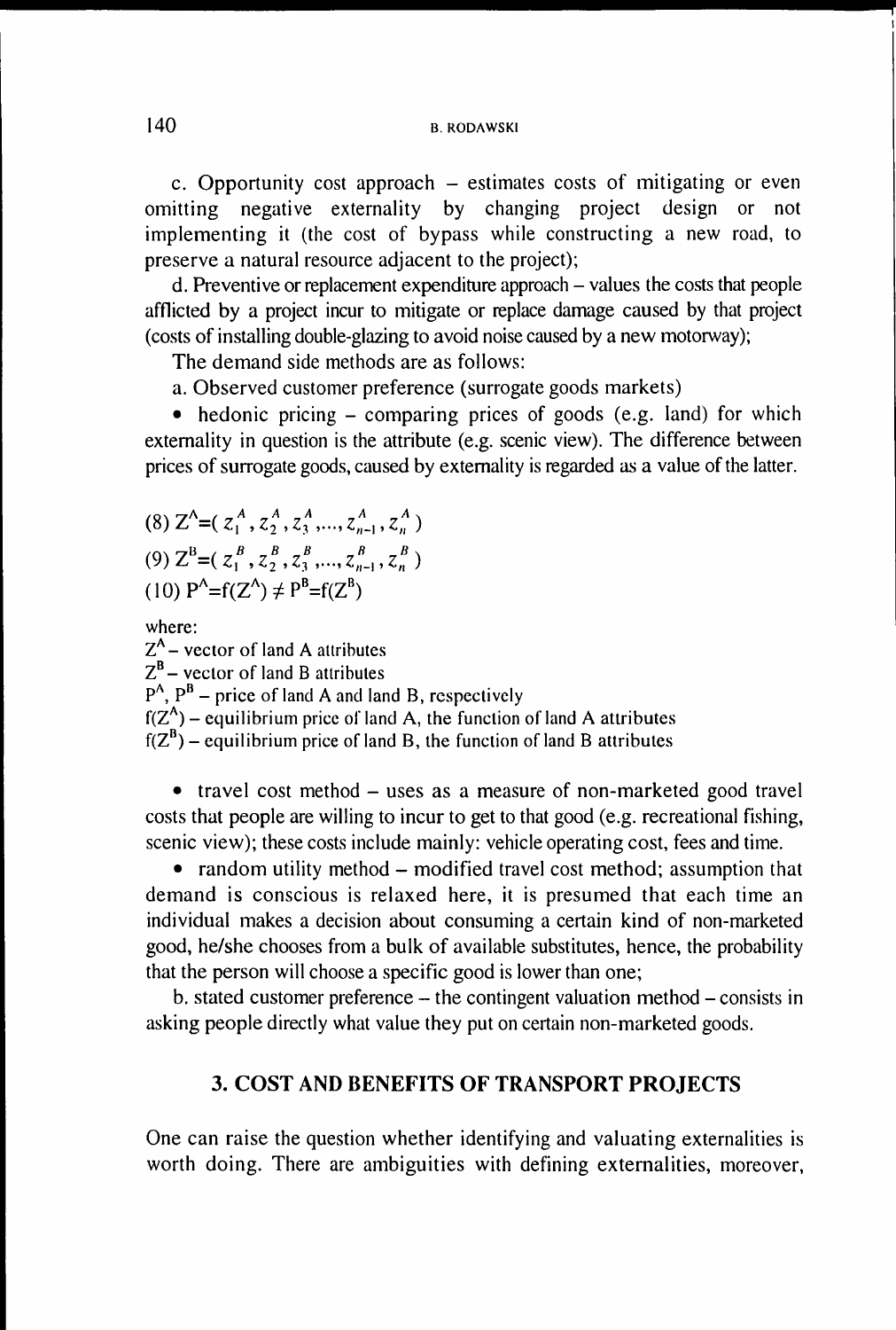they are often, as one of the presented definitions suggests, non-marketed goods. Accordingly, it is a complex and costly task to include them in project analysis. Dasgupta, Sen and Marglin suggest that in many instances analysts tend to exaggerate the magnitude of indirect benefits. They explain that the present value of many externalities is quite low. Hence, more significant errors are likely to arise as a result of inaccurate forecasts of outputs, inputs or their prices than omitting externalities. Moreover, in many cases it is very difficult or even impossible to quantify many externalities, which limit their inclusion in cost-benefit analysis (UNIDO – Dasgupta, Sen and Marglin 1972, p. 66). However, the quoted authors admit that one cannot generalize. There are some cases where externalities play a very important role.

In many cases transport projects seem to have powerful externalities that should not be omitted while analyzing their social profitability. Unfortunately, it is difficult to distinguish between primary and secondary effects of those projects. Potts, for example, states that the benefits from road construction tend to be pure externalities (Potts 2002, p. 181). This view is in line with Pigou's definition, according to which a positive external effect exists if a part of the project's output instead of being sold by the investor, is transferred to people, without gain to the former. On the other hand, Little and Mirrlees argue that "ordinary purpose of a transport project is transport and the analyst is not going" to omit such effects as time savings or operating costs reduction" (Little, Mirrlees 1988, p. 348). In other words, the cited authors suggest that main effects of the road project should be regarded as primary benefits. This view is based on one definition provided by Long, who describes externalities as effects that do not contribute to the main goal of the project (Long 1968, p. 3).

It seems that the dividing line between primary and secondary effects in transport project is not clear-cut. However, this is important from a theoretic rather than pragmatic angle. W hat really matters is that all the costs and benefits of transport projects should be well recognized. Some effects are regarded as pure direct effects, other are perceived as pure external effects. Finally, there is a group of effects that do not fall neatly into either of these two categories. Nonetheless, to facilitate further discussion, costs and benefits of transport projects have to be enumerated. They are as follows (Button 1982, p. 74-130; Snell 1997, p. 113-114; Adler 1987, p. 27-44):

1. Transport projects benefits:

a. Transport services - delivered by transport companies both public and private alike, these services can be categorized mainly according to the object that is being transported (cargo and passenger transport) and the mode by which services are realized (road, rail, water, air transport or intermodal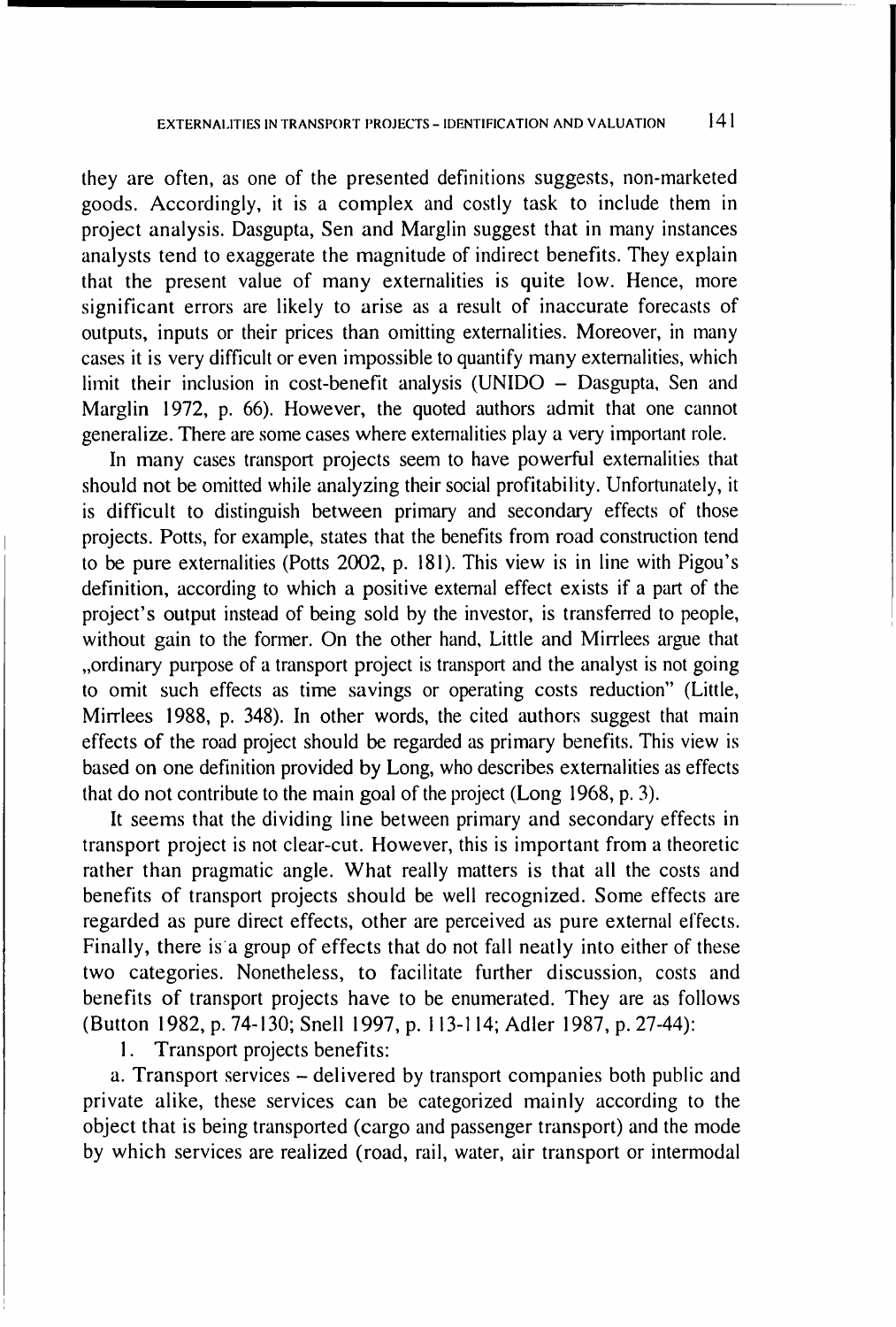transport that constitutes a combination of the main modes); transport services are in most cases priced and in some cases subsidized.

b. Infrastructure user benefits – perceived and enjoyed by people who use transport infrastructure; in most cases transport infrastructure is public, i.e. people are not directly charged for using it; infrastructure improvement benefits are usually as follows:

• reduced vehicle (or other means of transport) operating costs

• time savings

• reduced accidents - include destroyed property and transport infrastructure, personal injuries and fatalities...

c. infrastructure non-user benefits – enjoyed by the rest of the nation or relevant population; they are:

• reduced transport (operating) costs - transport infrastructure users share their savings with other society members, e.g. customers, producers; savings sharing is imposed by competition or government;

• stimulation of economic activity – usually these benefits are due to a bulk of investment project, not only transport infrastructure; any transport improvement is believed to stimulate economic activities if new economic activities would not have been taken without transport improvement and resources utilized by these activities which would otherwise have remained idle.

2. Transport projects costs

a. infrastructure building costs - construction cost;

b. means of transport costs (vehicles, rolling stock, ships, aircrafts);

c. infrastructure maintenance costs;

d. operating costs of providing transport services - mainly labour, fuel, and rolling stock maintenance;

e. congestion - it is a direct derivative of limited capacity of infrastructure;

f. environment costs - generally, transport is perceived to afflict the natural environment, but some transport projects are actually introduced to ease the negative effects of others; the environmental effects of transport are multi-facet including: air pollution, noise, vibrations and visual intrusion.

These listed above effects are regarded as traditional costs and benefits of transport projects. However, the author believes that there is another important group of effects, created by innovative transport companies (logistics operators) and transferred to various industries. These effects are accommodated in the last section.

Moreover, it should be stressed that the distinction between transport costs and benefits is often blurred. Many of the positive effects of transport projects stem from cost reductions, on the other hand, some of the negative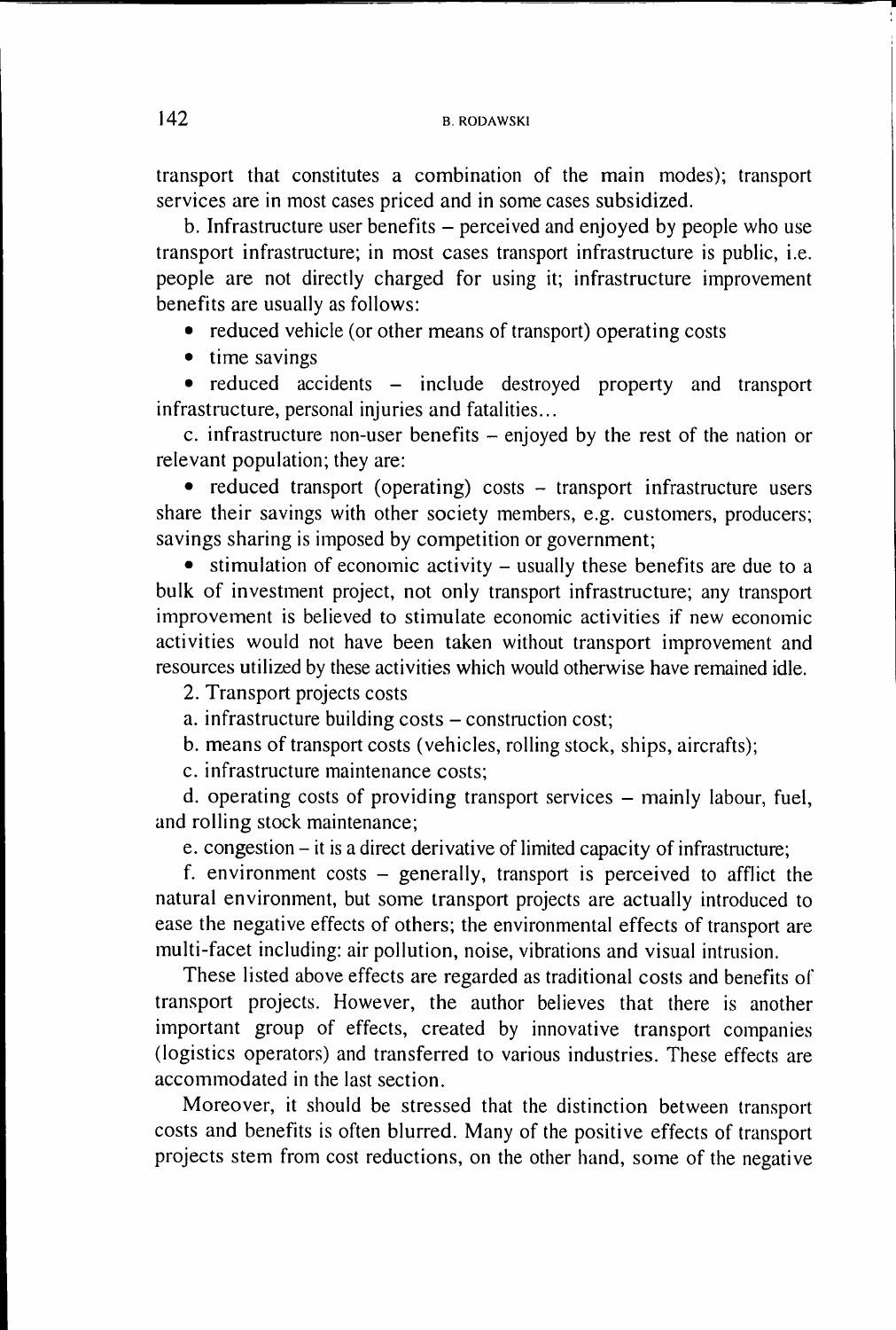effects can become benefits in specific cases. Therefore, they are usually called impacts. In the table below, the transport project effects were divided into three categories: direct effects, indirect effects as well as cost and benefits that do not fall neatly into both categories, which accordingly may be regarded as primary or secondary effects.

| × |  |
|---|--|
|---|--|

| <b>Primary effects</b>                                                                                                                                             | <b>Secondary effects</b>                                                     |
|--------------------------------------------------------------------------------------------------------------------------------------------------------------------|------------------------------------------------------------------------------|
| Transport services<br>Information building costs<br>Means of transport costs<br>Infrastructure maintenance costs<br>Operating costs of transport service providers | Infrastructure non -user effects<br>Congestion<br><b>Environment effects</b> |
|                                                                                                                                                                    | Infrastructure user effects                                                  |

Source: author's own

In the case of impacts that fall into primary effects, there is a direct market connection between those who undertake an action and those affected by it. Consequently, the private and social value is equal. Moreover, these impacts accrue to transport users and directly contribute to the main goal of transport projects. Costs and benefits that constitute secondary effects affect not only transport users but also other agents. Additionally, they are not regarded as private (investor's) effects, hence, there are no direct charges and compensations connected to them. Consequently, the value of private costs within this group differs from the social value. The infrastructure user benefits contribute to the main goal of transport development project but beneficiaries do not pay for them (except for vehicle operating costs), hence they cause a divergence between private and social profitability of transport project.

Finally, it should be underlined that transport secondary effects are diverse. They are both technical and pecuniary, local, regional but also global. The agents affected by transport are both private people and companies. What is more, transport externalities can be produced by a single agent and affect a single one. However, in many cases they are produced by, and diffused among, many agents. In the latter instances, the possibility of negotiating and consequently internalizing externalities is rather low. Also the significance of transport secondary effect is diverse, although today the main emphasis is put on reducing transport environmental costs.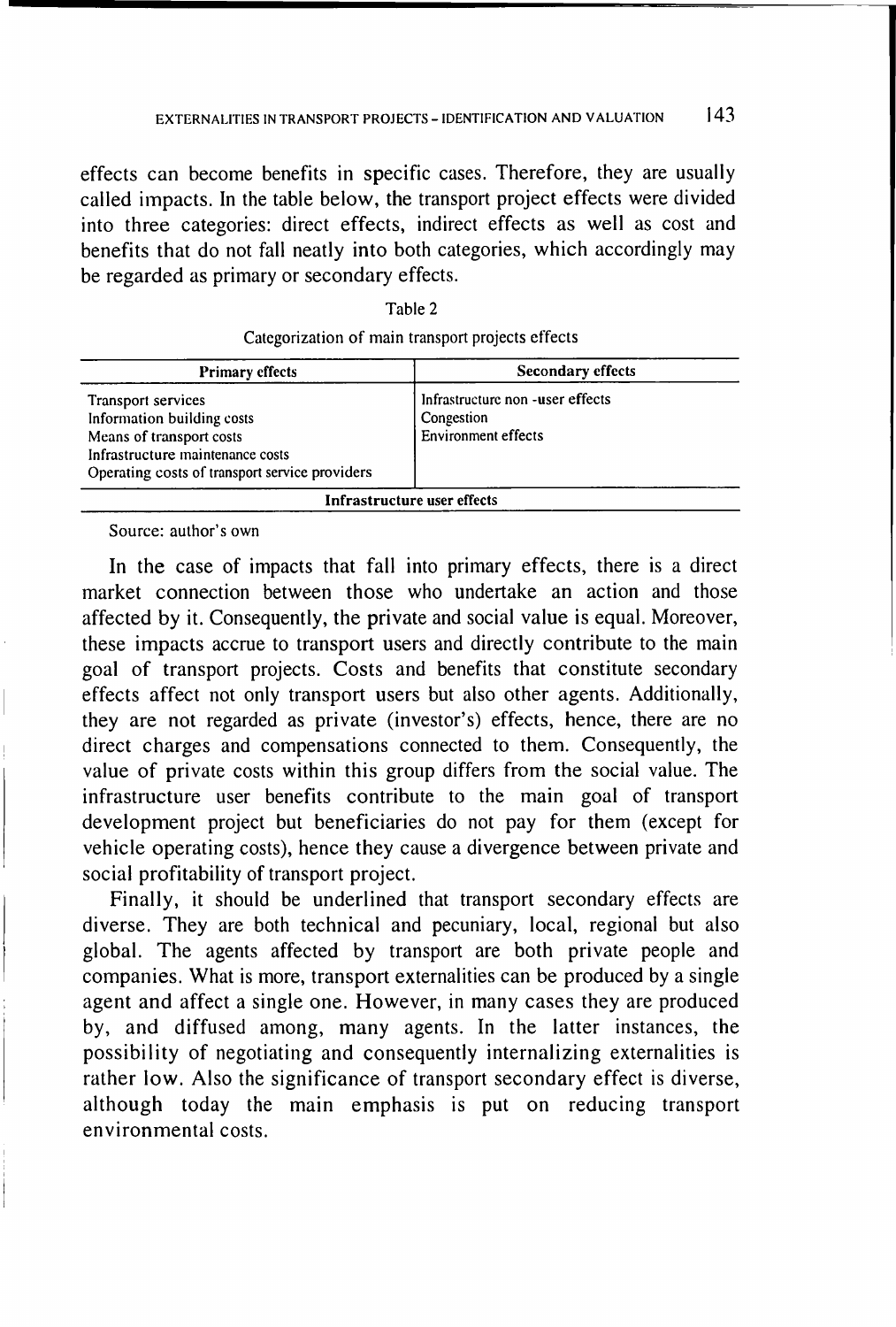## 4. VALUATION OF TRANSPORT EXTERNALITIES

In the following section the issue of putting monetary value on transport externalities is addressed. However, it should be underlined that the procedure of valuating transport external effects is preceded by the following stages:

- 1. examination of current and predicted nature of the transport market;
- 2. identification of project's impact;
- 3. measurement of physical impact.

Figure 1 presents the procedure of valuating one of the most important transport environmental externality – nitrogen oxide  $(NOx)$ emissions.



Figure 1 The chain of calculations to arrive at environmental evaluations Source: Button 1993, p. 49

The basic effect of a transport project, appreciated by transport users, are time savings. Virtually every transport project aims at decreasing the time, people or goods moved. Before embarking on describing estimating methods the classification of travels has to be introduced. According to the aim of the travel there are: work and non-work travels. The former can be broken down into passenger and freight transport. Non-work travels are usually divided into commuting and leisure travel. It is relatively straightforward to establish the value of time saved for work travel for which the supply side methods are implemented. In the case of freight transport the analyst uses the productivity change approach. The increase in revenue that is derivative of shrinking working capital locked-up in inventories, stands for saved time value. The value of time for worker travel is based on the employer's costs of hiring that worker when it comes to business travel of entrepreneurs (self employed) the value of time is inferred from the revenues of that business person.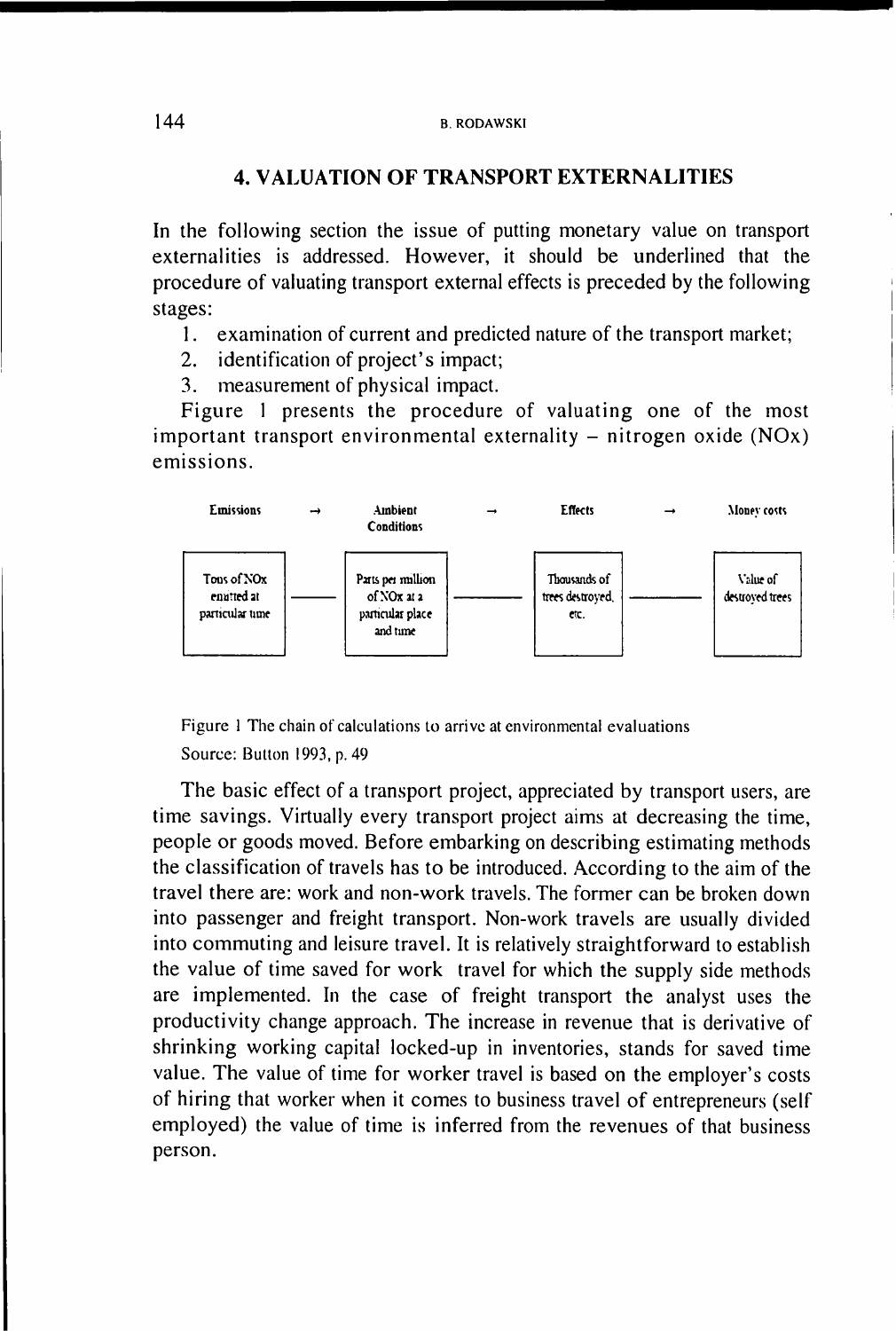

Fig. 2. Value of an hour of working time per person (1995) Source: Florio ed. 2002, p. 77

Valuing the time saved during non-work travel seems to be a much more complex task. In general, demand side approach is utilized for this category of travel. Up to the 1980s the observed customer preference technique prevailed. In general it consists in comparing costs and times of traveling from point A to point B using various available options of transport (e.g. different modes). The difference in the costs is weighted by the difference in travel time and consequently, the value of unit of time is established. However, the above approach has an important drawback. It assumes that different costs that people are willing to incur choosing different options of travel are direct derivatives of time. Yet it has been proved that not only time but other aspects are taken into consideration, e.g. size of time savings, comfort of traveling, risks connected with specific mode of transport. Therefore, the observed customer approach (hedonic pricing) has often been replaced by stated customer preferences. The analyst designs a special questionnaire that takes into consideration various attributes, i.e. size of time saving, journey purpose, income journey length, mode, socio-economic status, sex, age. On the basis of collected data that are subsequently analysed by means of econometric techniques, the value of time for different categories are established (table 3).

| <b>Distance</b>       | $< 5$ miles |      | 5-25 miles |      | $>25$ miles |       |
|-----------------------|-------------|------|------------|------|-------------|-------|
| Income                |             |      |            |      |             |       |
| <£17,500              | Commuting   | 1.88 | Commuting  | 3.30 | Commuting   | 7.17  |
|                       | Other       | 2.31 | Other      | 3.67 | Other       | 7.12  |
| £17,500 $\lt$ £35,000 | Commuting   | 2.57 | Commuting  | 4.75 | Commuting   | 10.13 |
|                       | Other       | 2.75 | Other      | 4.37 | Other       | 8.71  |
| < £35,000             | Commuting   | 3.32 | Commuting  | 6.25 | Commuting   | 13.23 |
|                       | Other       | 3.79 | Other      | 4.93 | Other       | 9.85  |

Table 3 Value of non-work time by income and distance in the UK in 2000 ( $\pounds$  per hour)

Source: Mackie, Wardman, Fowkes, Whelen, Nellhoup 2003, p. 75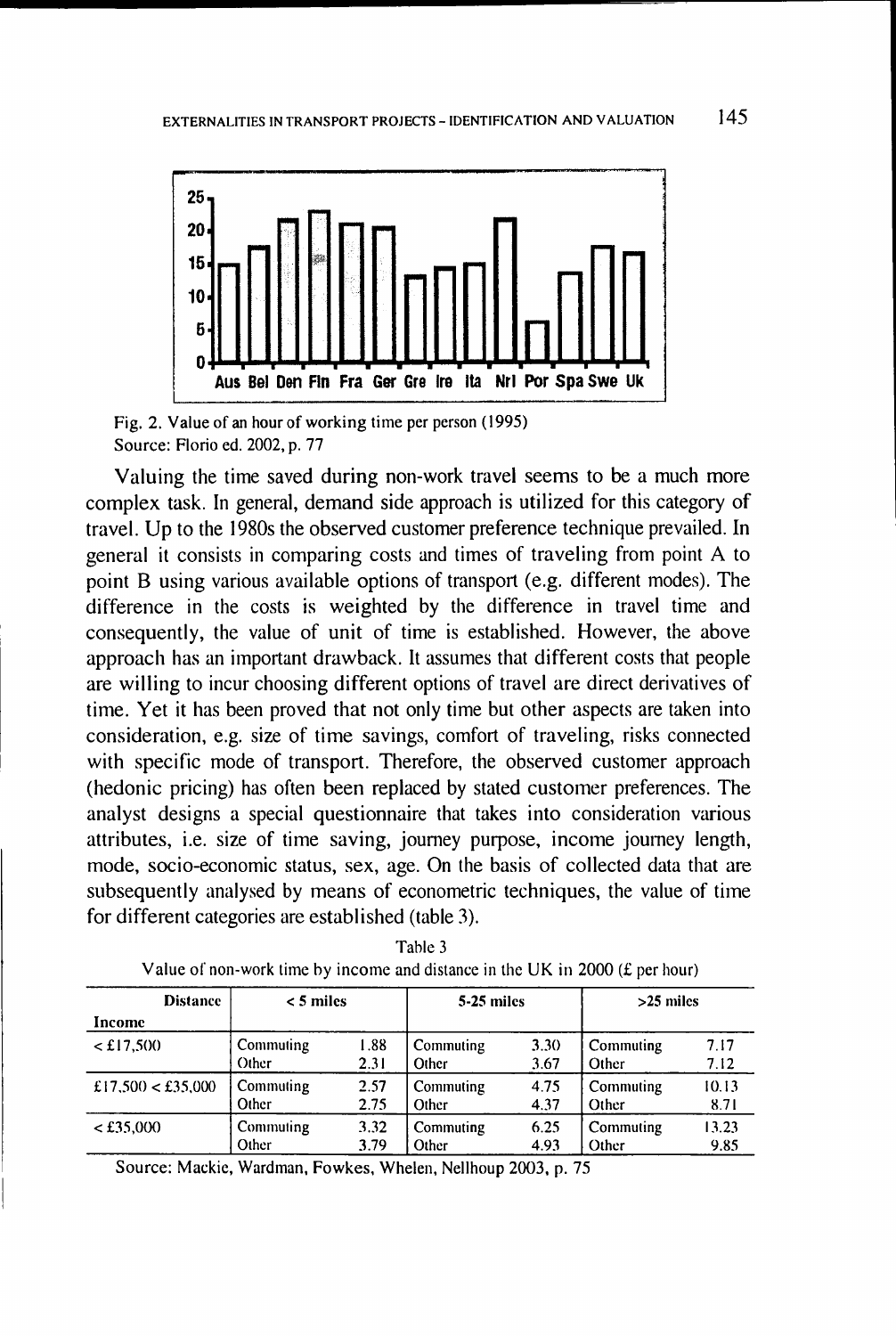The third group of users' benefits constitute savings in costs of accidents. These costs are usually divided into the following categories:

• Casualty related costs: fatalities, medical treatment, losses of incomes, suffering, negative psychological effects;

• Accident related: damage to the car and other property, congestion and environmental changes, insurance and administration costs.

To calculate the value of the cost of fatalities and losses of income, the human capital approach is implemented. In case of goods transport lost output should be calculated using productivity change technique. Additionally, human life is often calculated by means of life insurance data. However, there has been conducted a considerable dispute whether human life can be valued. Hence, in many cases fatalities are excluded from cost benefit analysis and are accommodated in cost-effectiveness or multi-criteria analysis. Costs of pain and psychological effects are not calculated. Medical costs, damage, insurance and administration costs are valued directly, based on statistical data. Yet a vast amount of transport statistics is needed. Putting value on the costs of congestion and environment effects is described below.

| <b>Accident type</b> |                | Cost per casualty $(f)$ | Cost per accident $(f)$ |           |
|----------------------|----------------|-------------------------|-------------------------|-----------|
|                      | Lost income    | <b>Medical costs</b>    | <b>Property</b>         | Insurance |
| Fatal                | 393 580        | 670                     | 7780                    | 210       |
| Serious injury       | 15 150         | 9190                    | 3750                    | 130.      |
| Slight injury        | 1600           | 680                     | 2 100                   | 80        |
| Damage only          | $\blacksquare$ | ٠                       | 1320                    | 40        |

Table 4 UK Casualty and Accidents Value 2000

Source: Goodbody. Economic Consultants, 2004, p. 6

The transport projects aim at reducing congestion, accordingly, they decrease time and other costs of travel. However, in come cases, especially during the infrastructure construction period, the project can cause congestion, hence, a deterioration of transport service and infrastructure quality. This negative effect of transport projects accrues mainly to the transport users, although it can also fall on non users: pedestrians and people living near to the road or other congested object of transport infrastructure.

When it comes to users' negative effects, they are mainly reflected by the increased vehicle operating costs and lengthened journey time (Sharp 1966). These effects are exactly opposite to those described above, therefore, the same methods of valuation should be used, i.e. productivity change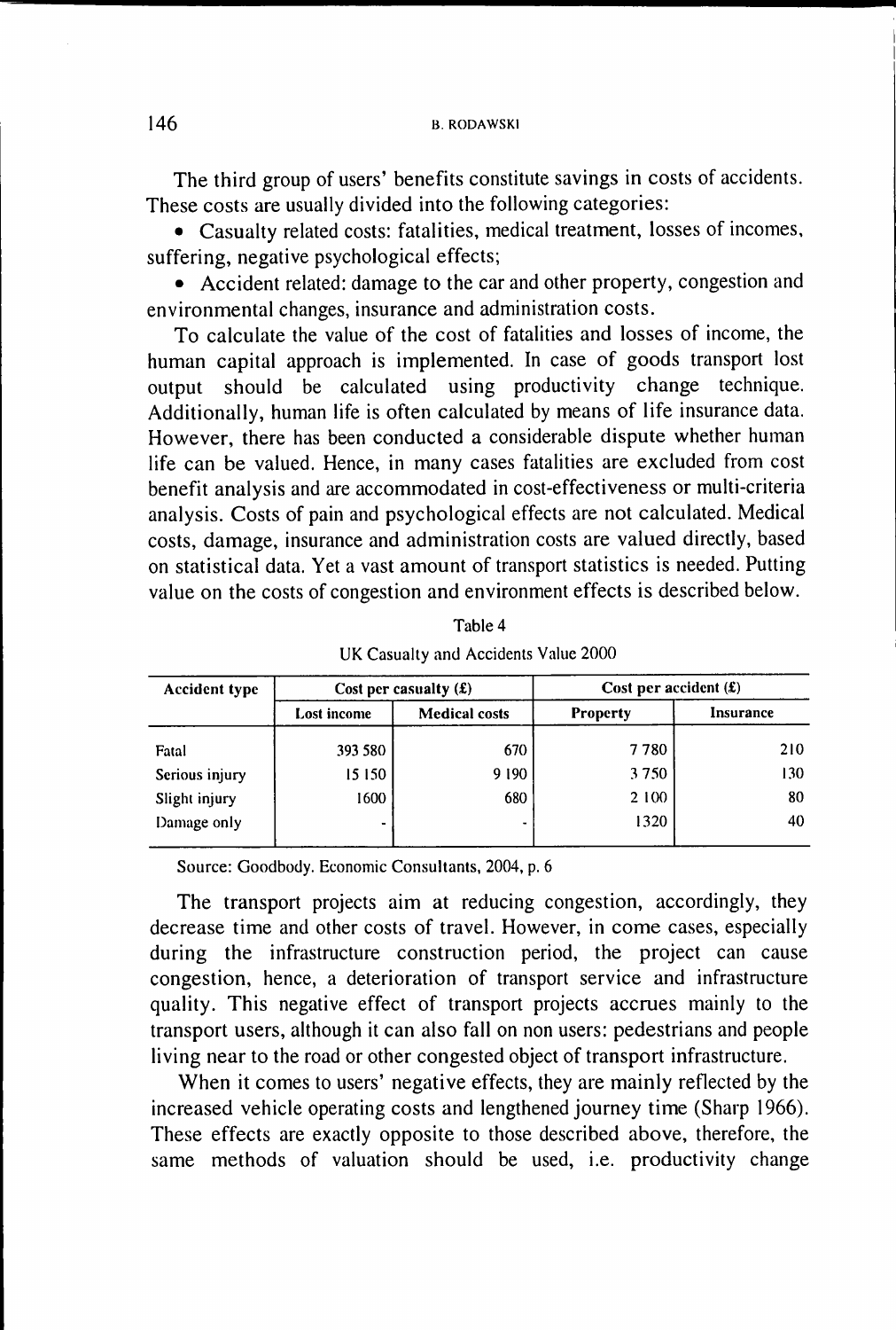approach, observed or stated customer preference for time costs, and replacement expenditure approach for operating vehicle costs. Non-user congestion costs include mainly noise and increase level of air pollution. The valuation of these effects is presented above.

The effect regarded as a non-user one is the transport project's influence on the economic activity of the region. In most cases the new access road (or other mode transport, e.g. port) is perceived as an incentive to undertake economic activity or to enlarge the scale of existing businesses. However, it should be noted that a new transport project my cause a deterioration of regional businesses competitive position, if they are less effective than their counterparts from other regions. To valuate this externality, productivity change technique is used. To put it another way, if the transport project does lead to increased/decreased output, the net value of this output is the measure of economic benefit (Adler 1987, p. 34).

The natural and socioeconomic environment is affected by transport projects in various ways. The impact differs according to elements of the environment that are affected as well as permanence and geographical level of influence (figure 3). Moreover, environmental impact is categorized as (Treatment... 1998, p. 7):

direct – caused by transport investment itself, e.g. land consumption;

indirect – linked closely with the project, but may have more profound consequences than direct impact, e.g. degradation of surface water quality;

cumulative  $-$  as a result of the process of cumulative environmental change, caused by various sources, e.g. global warming.



Fig. 3 The time and areal coverage of exhaust gases Source: Button 1993, p. 31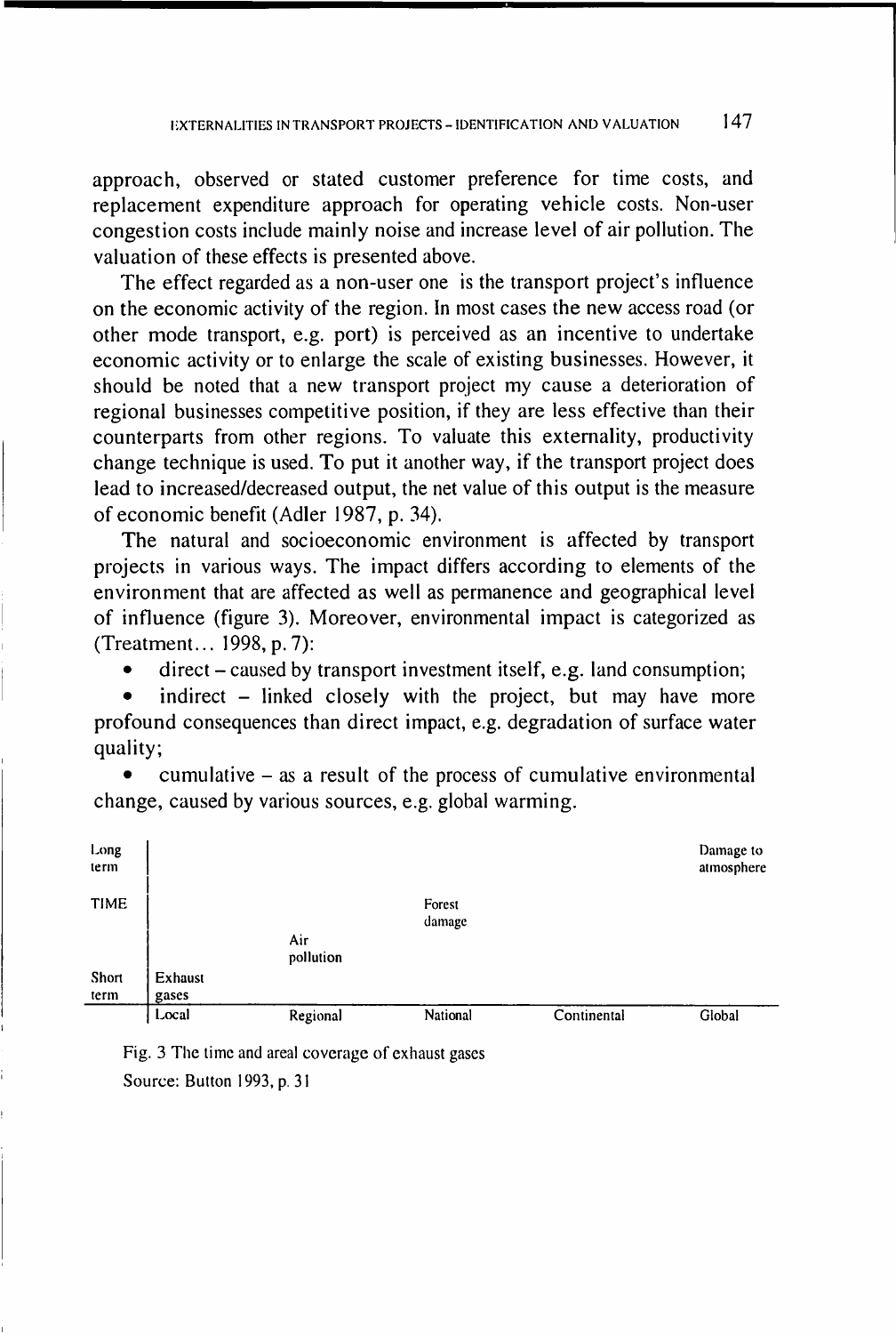Due to its broad aspect, the environmental impact of transport project is difficult to investigate, measure and value. Therefore, only the main environmental externalities are presented below.

One of the most important external effects of transport is noise, defined as unwanted sound. It is especially a nuisance in urban areas that suffers from bad traffic, and in areas located along major trunk arteries and around transport terminals, e.g. airports, logistics centers (Button 1993, p. 27). Hence, noise should be regarded as a local externality.

Noise causes temporal or irreversible effects on people. Most obvious are discomfort, annoyance, fatigue or reduction of hearing ability. However, next to direct there are also the following indirect effects of noise: production of stress hormones, headaches, nervousness, aggressiveness, blood pressure and heart rate increases, and reduced capacity for concentration (Valuation... 1997, p. 56- 57). The following methods can be used to evaluate this externality:

• hedonic pricing – divergence in prices of land plots or rent levels between residential areas affected and non-affected by noise;

• preventive expenses  $-\cos t$  of double-glazing or installing barricades along the arteries;

 $\bullet$  human capital approach  $-$  if direct link between effect of noise exposure and productivity is possible to investigate;

• contingent valuation  $-$  by questioning people how much they are willing to pay to avoid noise exposure.

Next to noise, transport produces many harmful gases that cause air pollution. This externality is ubiquitous, has various forms and is very difficult to measure. Although air pollution is caused by all modes, road transport is perceived as the main pollutant. There are four main categories of air pollution:

• photo-chemical smog – local and regional scale, afflicts health, materials and vegetation;

• acid depletion – acid rains; regional, national and even continental scale, mainly impinges vegetation;

• stratospheric ozone depletion – global scale; affects human health and vegetation;

• global warming – global scale; various effects.

It is regarded that air pollution afflicts human (discomfort, eye irritation, headache, heart and respiratory system diseases), vegetation and ecosystems (decreased yields, forest damage), materials and buildings (decomposition of polymers, dirt) and climate (depletion of ozone layer and global warming).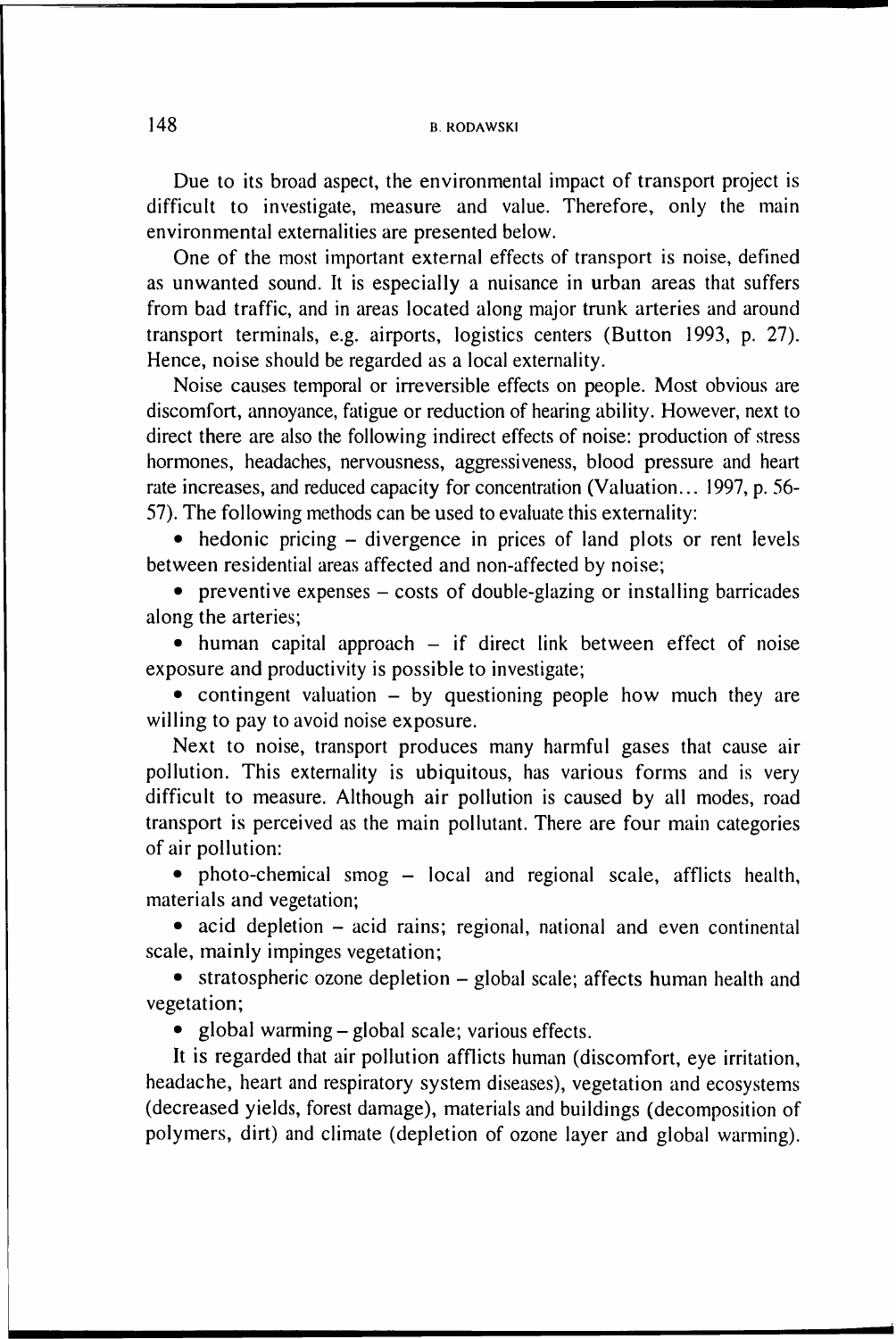The time span of externality in question also varies, from short-term effects like feeling discomfort through smog, to long time effects like climate change. The latter problem is so complex that detailed analysis of future effects is virtually impossible, accordingly, its valuation is approximate.

As air pollution is a tricky problem, the methods used to measure and value them are various and usually sophisticated. The main approach is the dose-response technique. In general, this boils down to establishing a doseresponse function between a level of certain emission (set of emissions) and health or other damages. However, to construct such a function vast statistical information is indispensable. The second possible approach is contingent valuation, i.e. asking people about their willingness to pay or willingness to accept air pollution decrease or increase respectively. The main shortcoming of this approach is that people are not fully aware of the effects caused by transport emissions. The third approach is human capital, whereby relations between change in human productivity and health deterioration caused by air pollution are established. Other possible methods are productivity change approach, especially in the case of the agriculture sector, and replacement expenditure approach, which should be utilized to calculate the negative effects on materials and buildings.

| Pollutant                 | People                              | <b>Vegetation</b>                  | <b>Climate</b>             | <b>Materials</b><br>/buildings | <b>Scale</b>               |
|---------------------------|-------------------------------------|------------------------------------|----------------------------|--------------------------------|----------------------------|
| Carbon<br>monoxide $(CO)$ | Heart and central<br>nervous system |                                    | Ozone                      |                                | Local, global              |
| Hydrocarbons              | Heart, respiratory<br>system        | Build-up in soil<br>and food crops | Summer smog.<br>greenhouse |                                | Local, regional,<br>global |
| <b>Particulates</b>       | Heart, respiratory<br>system        | Reduced<br>assimilation            | Winter smog                | Dirty buildings                | Local, regional            |
| Carbon dioxide            |                                     |                                    | Greenhouse                 |                                | Global                     |
| Nitrogen<br>dioxide       | Respiratory<br>system               | Acidification<br>of soil           | Greenhouse                 | Weathering<br>erosion          | Local, regional,<br>global |

Tabic 6

| Characteristics of the major transport emissions |  |  |  |
|--------------------------------------------------|--|--|--|
|                                                  |  |  |  |

Source: Shiftan, De-Jong, Simmonds, Hakkert, M. Ben-Akiva 2001, p. 30

Other environmental effects of transport projects are as follows (Valuation... 1997, p. 93-104; Button 1993, p. 35-38):

1. water pollution

a. ground water - afflicted by surface transport; changes in drainage patterns (infrastructure); pollution caused by exhaust fumes (vehicles), deice road chemicals and weed-killers;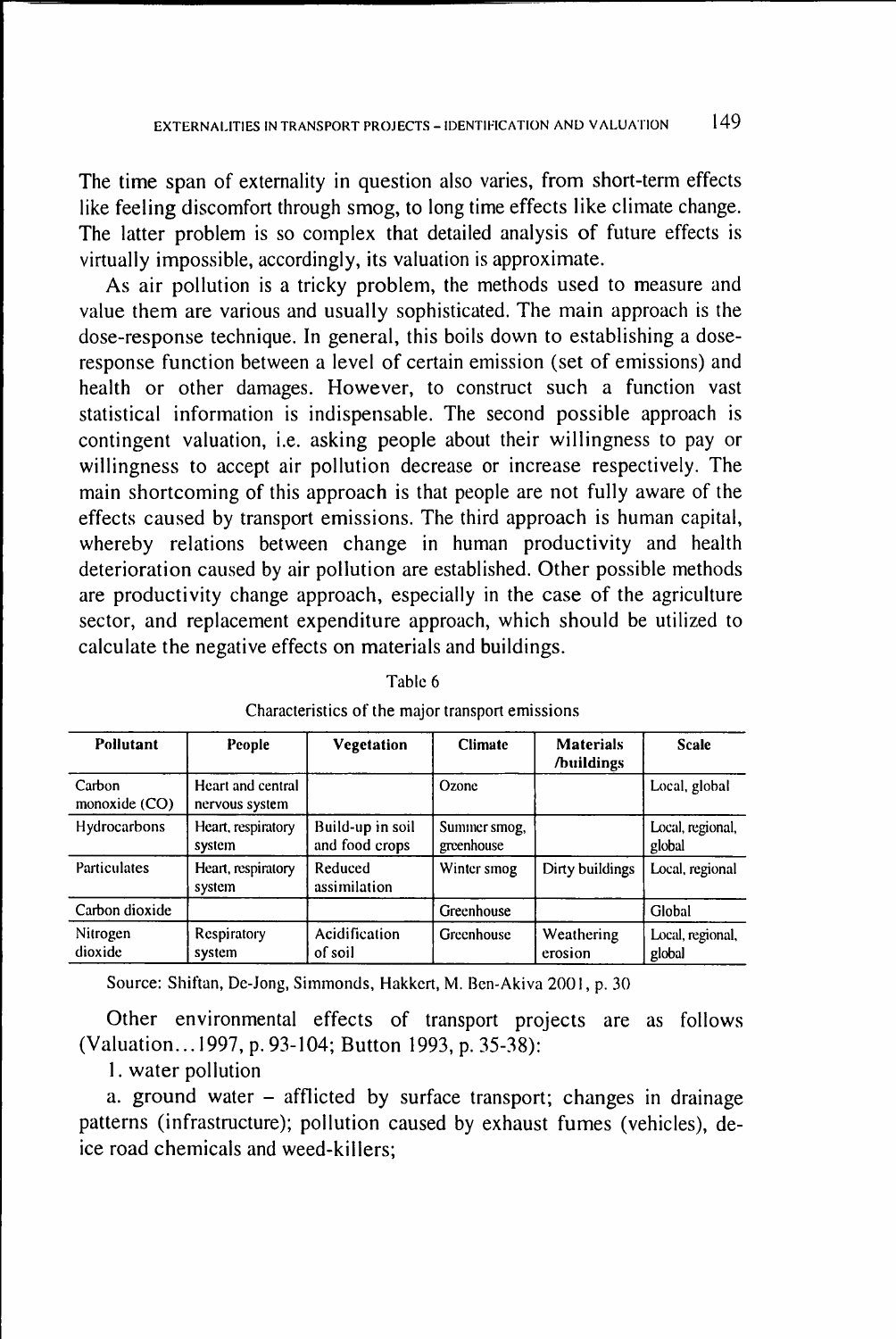b. sea waters and costal land  $-$  contaminated by oil spills and tank cleanings; mainly local effects.

Water pollution is valued mainly by means of the dose-response approach. However, the contingent valuation of Exxon Valdez oil spill (1989) is the best recognized valuation of transport externality (Carson, Mitchel, Hanemman, Kopp, Presser, Rund 2003, p. 257-286).

2. vibration - caused by large vehicles airplanes and ships; afflicts transport infrastructure, buildings, humans (disruption to sleep and its consequences), banks and shores (erosion) and marine animals (communication interference); valued mainly by means of dose-response approach;

3. consumption of land  $-$  land usage by infrastructure projects; valued by opportunity cost of land;

4. visual intrusion: aesthetic impact – reduced visibility through smog and disruption of scenic views; however, there are positive effects like scenic views available to train passengers; valued by means of contingent valuation;

5. barrier effects for humans (animals) – caused by physical existence of infrastructure or extended use of infrastructure – usually valued as wasted time or by means of the contingent valuation approach.

In table 7 the costs of the main environmental externalities as well as accidents by different means of transport in the UE are presented.

| Passenger (Euro/1000 pkm) |        |                           |            |                 |                 |
|---------------------------|--------|---------------------------|------------|-----------------|-----------------|
|                           | Car    | Motorcycle                | <b>Bus</b> | Rail            | <b>Aviation</b> |
| Accidents                 | 36.0   | 250.0                     | 3.1        | 0.9             | 0.6             |
| Noise                     | 5.7    | 17.0                      | 1.3        | 3.9             | 3.6             |
| Air pollution             | 17.3   | 7.9                       | 19.6       | 4.9             | 1.6             |
| Climate change            | 15.9   | 13.8                      | 8.9        | 5.3             | 35.2            |
|                           |        | Freight (Euro/1000 tonkm) |            |                 |                 |
|                           | $LVD*$ | $HDV**$                   | Rail       | <b>Aviation</b> | Waterborne      |
| Accidents                 | 100.0  | 6.8                       | 11.5       |                 |                 |
| Noise                     | 35.7   | 5.1                       | 3.5        | 19.3            |                 |
| Air pollution             | 131.0  | 32.4                      | 4.0        | 2.6             | 9.7             |
| Climate change            | 134.0  | 15.1                      | 4.7        | 153.0           | 4.2             |

Table 7

Estimates of transport environmental externalities and accidents in the EU-15 (1995)

Source: Florio, cd. 2002, p. 78

Next to the above described environmental externalities, there is another group of real external effects of transport projects, which is hardly recognized, but its role seems to be more significant currently, namely the dynamic externalities of transport services.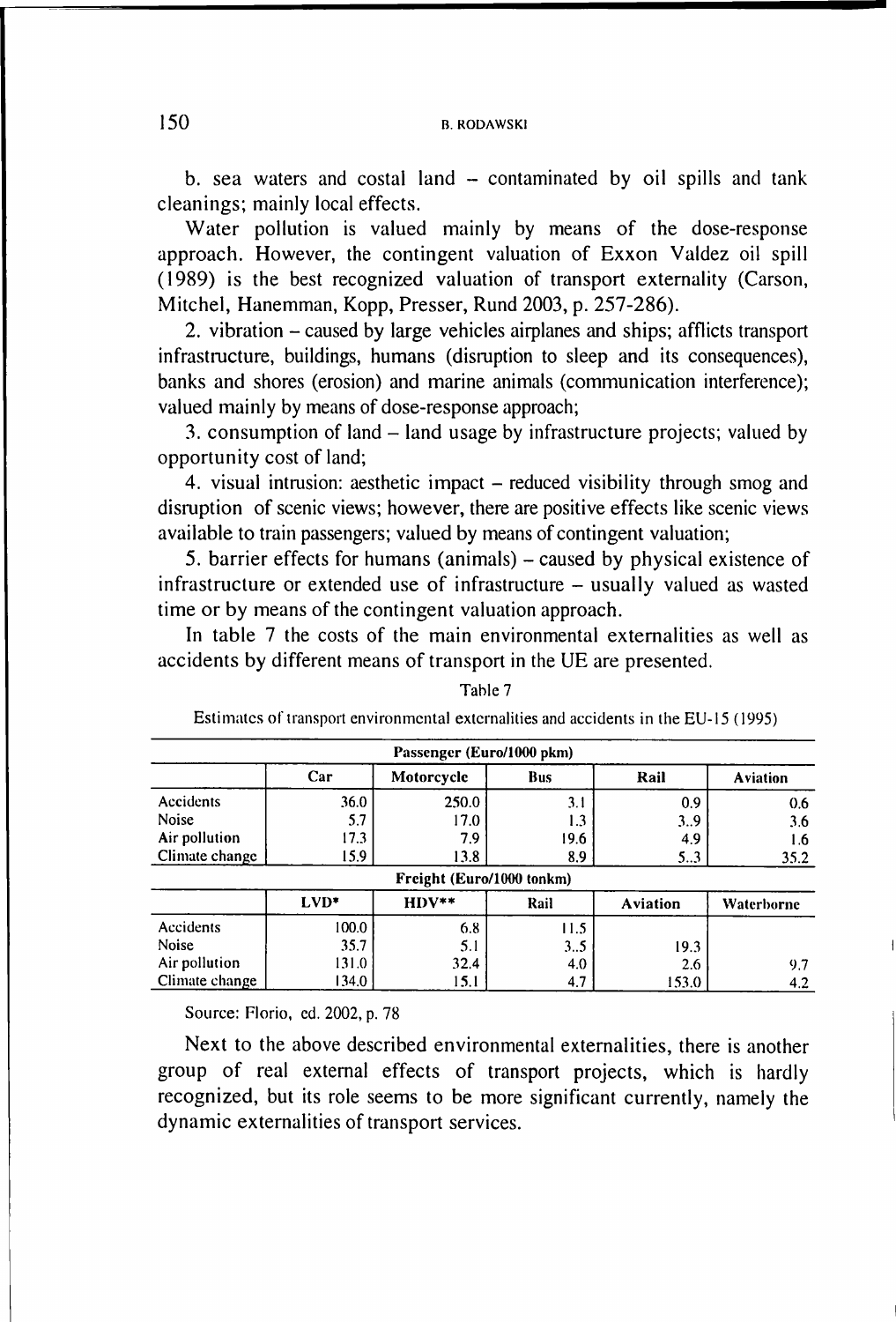One of the most important features of today's economic growth is shift from stable, well-established technologies and markets to technological and market changes. Under such circumstances those who gain competitive advantage are innovators, i.e. economic agents that develop and implement new technologies and are responsive to new and ever changing needs of customers. In contemporary economics, where manufacturing has given way to services, where markets are becoming global, transport services are becoming a crucial competence to many companies. The significance of transport services is reflected in the growing sector of logistics operators, who introduce new and sophisticated transport technologies and material flow management techniques. These operators are called third party logisticians (3PLs) responsible for managing the flow of goods within supply chains (from suppliers to final customers). What is more, fourth party logisticians (4PL's) have been emerging, being responsible for orchestrating all flows within supply chains. They offer world class management of material but also information flows, equipping supply chains with sophisticated IT technologies.

These transport innovations are delivered to other sectors. If the transfer stems from non-market transactions it constitutes dynamic inter-industry externality, which has not been yet analyzed. However, the idea of best-practices diffusion is well recognized in management and is called benchmarking. The non-market transfer of transport know-how and technologies from transport services providers to other industries have the following sources:

• human capital formulation – realized through informal learning on the job: employees of production or service companies which cooperate with logistics operators get specific knowledge from the latter, which is then implemented in their companies, increasing the effectiveness and efficiency of transport operations;

 $\bullet$  technology transfer – the process of diffusion of innovative methods and technologies from logistics operators to other companies undergoes through the movement of labour (e.g. from 3PLs to service companies), or trade journals and conferences.

Although these effects seem to be of increasing significance it is difficult to distinguish them, since in most cases the know-how and technologies are transferred through market transactions. Therefore, it is indispensable to find a clear cut between market transactions and non-market relations and to value the latter. Presumably the human capital and change in productivity techniques are the appropriate approaches to value these dynamic externalities of transport externalities.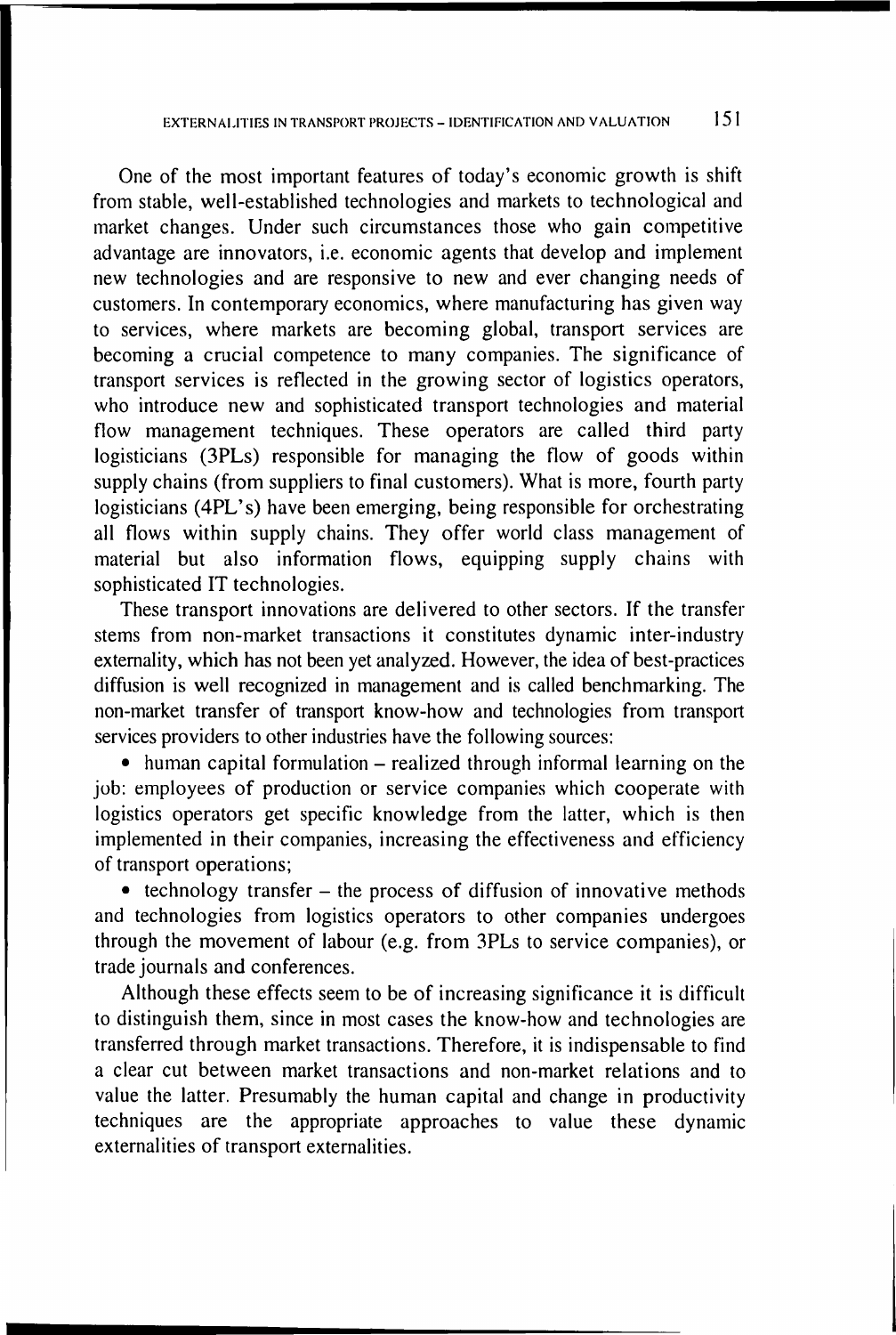#### **B. RODAWSKI**

# 5. TRANSPORT EXTERNALITIES IN POLAND - CASE OF ROAD INFRASTRUCTURE

Road infrastructure development projects in Poland, regardless of funding sources, are usually appraised according to "Instruction for measuring economic efficiency of roads and bridges projects - revised according to EU recommendation". The Instruction has been developed by the Road and Bridge Research Institute, a subsidiary of the Ministry of Infrastructure. The document should be regarded as a universal methodology of appraising road projects, hence valuating road effects. The rationale for a common application of such guidelines is the ability to conduct direct comparison of various infrastructure project, rank them and eventually choose the most efficient ones, relative to the transport development strategy goals.

The instruction consists of three integrated parts. The first addresses the methodological issues of road project appraisal. Two other parts include standard indexes, concerning road statistics, which are essential for the CBA. Only the implementation of these indexes, along with universal methodology create the basis for project comparisons.

According to the Instruction, there are two broad categories of road infrastructure effects (Road and Bridge Research Institute, 2005, part I, P- 11):

• construction and maintenance cost of roads and bridges;

• users and environment costs/benefits that include: vehicle operating costs/savings, time savings, road accidents and air pollution.

Although not identified explicitly, time savings, road accidents and air pollution are externalities positions that should be included in road projects. Their value calculations are based on the supply side approach. Each externality is described in turn.

Travel times are divided into passenger, driver and freight groups. Time savings value is estimated as average gross wages (in the production sector), increased by insurance costs and cost of money frozen in transported goods. Road accidents consist of two groups: injuries and fatalities. The cost of the former includes lose of income, medical treatment as well as rehabilitation expenditure. The latter is calculated as loses in income plus average costs of funeral and compensation. Environmental impact includes only exhaust gases that afflicts the vicinity of the road. Exhaust cost comprises the function of speed, terrain shape, and road surface condition. The chosen externalities indexes for Poland are presented in tables 8 and 9.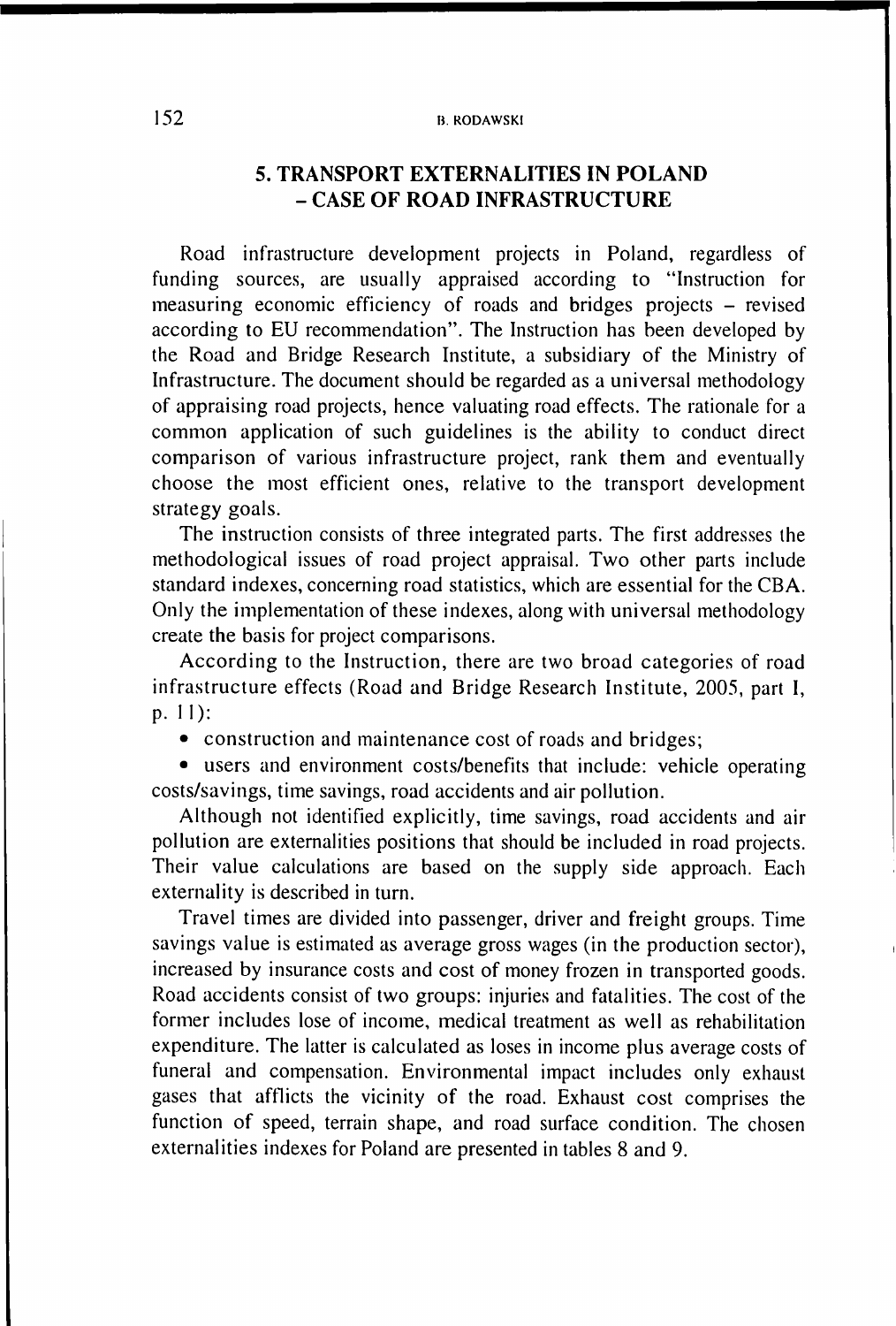| i able : |  |
|----------|--|
|----------|--|

| Years | <b>Travel costs</b><br>(PLN/vehicle) |              | <b>Accident costs</b><br>(PLN/accident) |                   |  |
|-------|--------------------------------------|--------------|-----------------------------------------|-------------------|--|
|       | Passenger cars                       | <b>Buses</b> | Build up road                           | Non-build up road |  |
| 2006  | 21.59                                | 172.74       | 537492                                  | 282 573           |  |
| 2007  | 22.08                                | 176.48       | 545 792                                 | 286 020           |  |
| 2008  | 22.51                                | 180.06       | 554 074                                 | 289 454           |  |
| 2009  | 22.97                                | 183.72       | 563 536                                 | 293 389           |  |
| 2010  | 23.57                                | 193.32       | 573 634                                 | 297 382           |  |

### Travel and accident costs in Poland (2006-2010)

Source: Road and Bridge Research Institute, part III, p. 21, 23

| ורוו |  |
|------|--|
|------|--|

#### Exhaust fumes cost in Poland

| Speed<br>kn/h | Road category<br>(PLN/1000 vehicles/km) |      |     |      |
|---------------|-----------------------------------------|------|-----|------|
|               |                                         |      |     |      |
| 50            | 5.4                                     | 5.6  | 5.9 | υ. ι |
| 60            | 4.8                                     | 5.05 | 5.3 | 4.5  |
| 90            | ∍                                       | 3.9  | 4.1 |      |

Source: Road and Bridge Research Institute, part III, p. 29

External effects constitute important impacts of transport development projects. Traditionally time savings and accident risk reduction have been regarded as the main external effects of transport. Today, increasing emphasis is put on the multidimensional environmental impact of infrastructure and traffic. Therefore, it is essential to identify and value secondary effects, while appraising the efficiency and feasibility of transport investments. Various methods have been developed to put a money value on externalities that usually influence the welfare of economic agents beyond the market mechanism. In general, these methods should be divided into two groups: supply and demand side approaches.

In Poland, time savings, risk of accidents and air pollution in roads vicinity have been identified as the basic secondary effects of road investments. According to existing recommendations, they are valued by means of supply side methods, i.e. their impact on costs or productivity of economic agents is calculated. Presumably, the increasing consciousness of sustainable economic development will lead to the broadening of the scope of identified and measured environmental effects in Poland. Also demand side approaches, like hedonic pricing or contingent valuation, should be employed in transport projects analysis.

153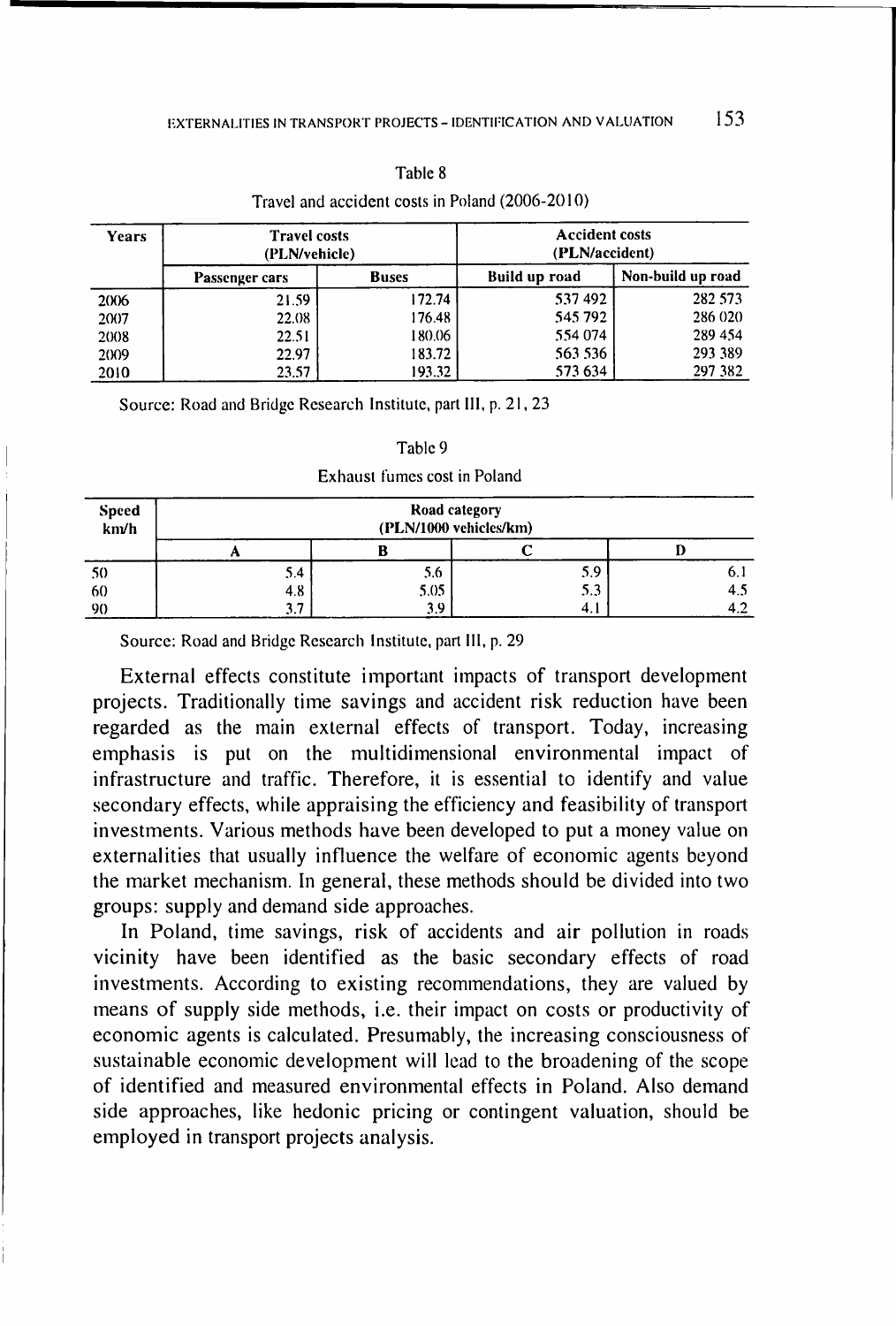#### **B. RODAWSKI**

#### **REFERENCES**

- Adler H.A., *Economic Appraisal of Transport Projects. A Manual with Case Studies*, The John Hopkins University Press, London, 1987.
- Archondo-Callao R.S., Taiz A., *Estimating Vehicle Operating Costs,* "World Bank Technical Papers" No 234, [www.worldbank.org/transport/publicat/wbtp-234.pdf](http://www.worldbank.org/transport/publicat/wbtp-234.pdf), 1994.
- Buchanan J., C. Stubbleinc C., *Externalities*, "Economica", Vol. 29, No. 116, 1962.
- Button K.J., *Transport Economics,* Heinemann, London, 1982.
- Button K. J., *Transport, The Environment and Economic Policy,* Edward Egar, Vermont, 1993.
- Cambel H., Brown R., *Benefit-Cost Analysis. Financial and Economic Appraisal Using Spreadsheets,* Cambridge University Press, Melbourne, 2003.
- Carson R.T, Mitchel R.C., Hanemman H., Kopp R.J., Presser S., Rund P.A., *Contingent Valuation and Lost Passive Use: Damages from the Exxon Valdez Oil Spill,* "Environmental and Resource Economics", No 25, 2003.
- Cook P., Mosley P., *On the valuation of external effects in project appraisal*, "Project Appraisal", September, 1989.
- Economic Assessment of Road Schemes. The COBA Manual, [www.dft.gov.uk/stellent/groups/dft\\_econappr/documents/page/dft\\_econappr\\_504873.pdf](http://www.dft.gov.uk/stellent/groups/dft_econappr/documents/page/dft_econappr_504873.pdf)
- Department of Transport Valuation of Environmental Externalities. Full Report, HMSO, London, 1996.
- Florio M., ed. Guide to cost-benefit analysis of investment project, http:// curopa.eu.int/comm/europeaid/qsm/ecofin/documents\_en.htm, 2002.
- Goodbody. Economic Consultants, Cost Benefit Parameters and Application Rules for Transport Project Appraisal, [www.transport.ie/upload/general/5830-l.pdf,](http://www.transport.ie/upload/general/5830-l.pdf) 2004.
- Infras/IWW, 2000, External Costs of Transport 2002, <http://themeseea.eu.int/> Sectors\_and\_activities/ transport/indicators/cost/TERM25%2C2002, 2002.
- Institute for Transport Studies, Treatment of Environmental Impact, http:// [www.its.leeds.ac.uk/projects/WBToolkit/Note](http://www.its.leeds.ac.uk/projects/WBToolkit/Note) 12.htm#\_World\_Bank\_( 1998)\_ 1
- Little I.M.D., Mirrlees J.A., Project appraisal and planning for developing countries, Gower, Aldershot, 1988.
- Long B., *Concepts and Theoretical Basis for Evaluation of Secondary Impacts*, U.S. Department of Agriculture, Special Paper, Washington, D.C 1968.
- Mackie P.J., Wardman M., Fowkes A.S., Whelen G., Nellhoup J., Value of Travel Time *Savings in The UK - June 2003,* p. 75, [www.its.leeds.ac.uk,](http://www.its.leeds.ac.uk) 2003.
- Meade J.E., *External Economies and Diseconomies in a Competitive Situation,* "The Economic Journal", Vol. 62, No 245, 1952.
- Perkins F., *Practical Cost Benefit Analysis. Basic Concepts and Applications*, Macmillan, Melbourne, 1994.
- Pigou A.C., *The Economics of Welfare,* Macmillan, London, 1929.
- Potts D.J., Project Planning and Analysis for Development, Lynne Rienner Publishers, 2002.